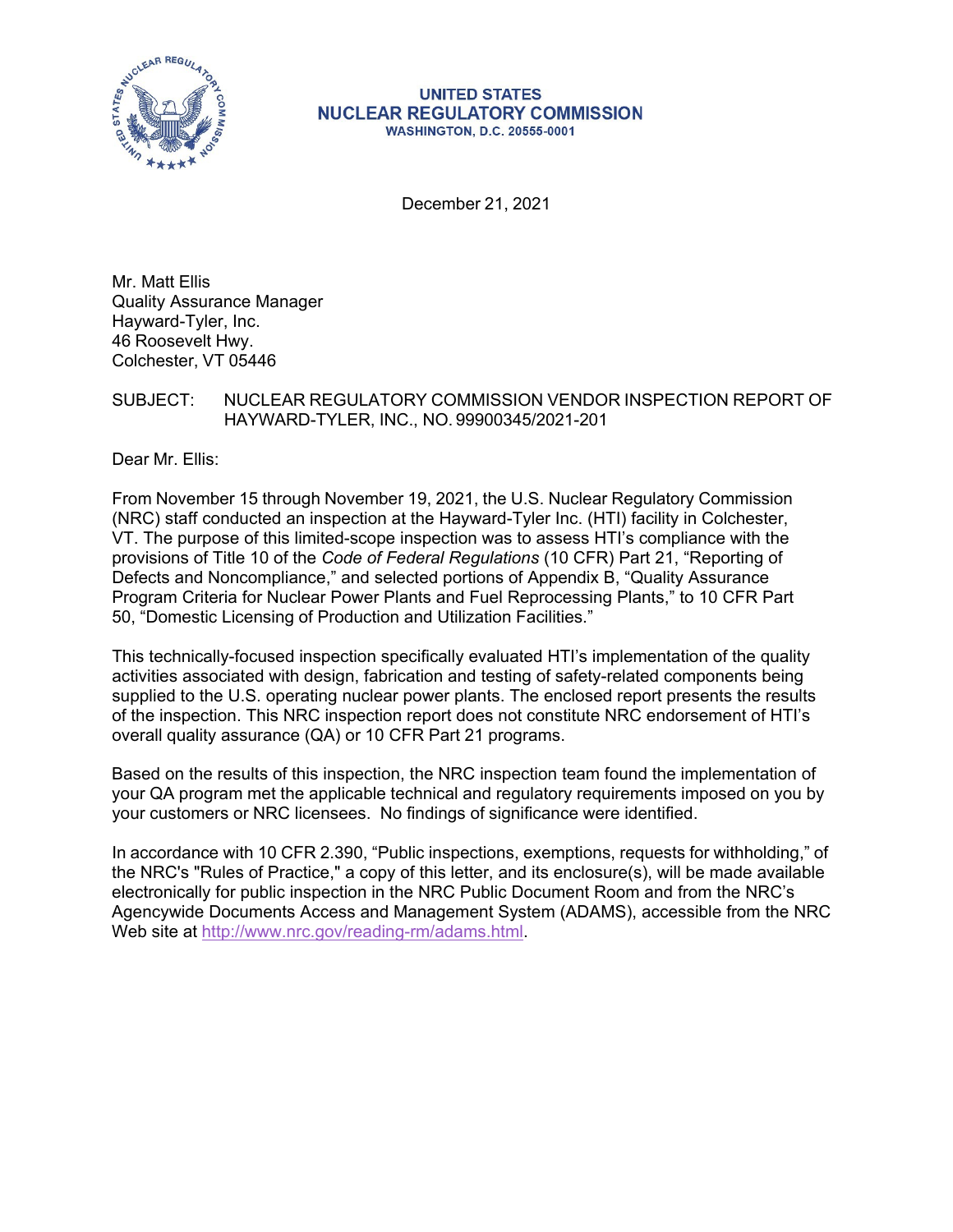If you have any questions concerning this matter, please contact Mr. Aaron Armstrong of my staff at (301) 415-8396.

Sincerely,

Dec Signed by Zhang, Deanna on 12/21/21

Kerri A. Kavanagh, Chief Quality Assurance and Vendor Inspection Branch Division of Reactor Oversight Office of Nuclear Reactor Regulation

Docket No.: 99900345

EPID No.: I-2021-201-0064

Enclosures:

1. Inspection Report No. 99900345/2021-201 and Attachment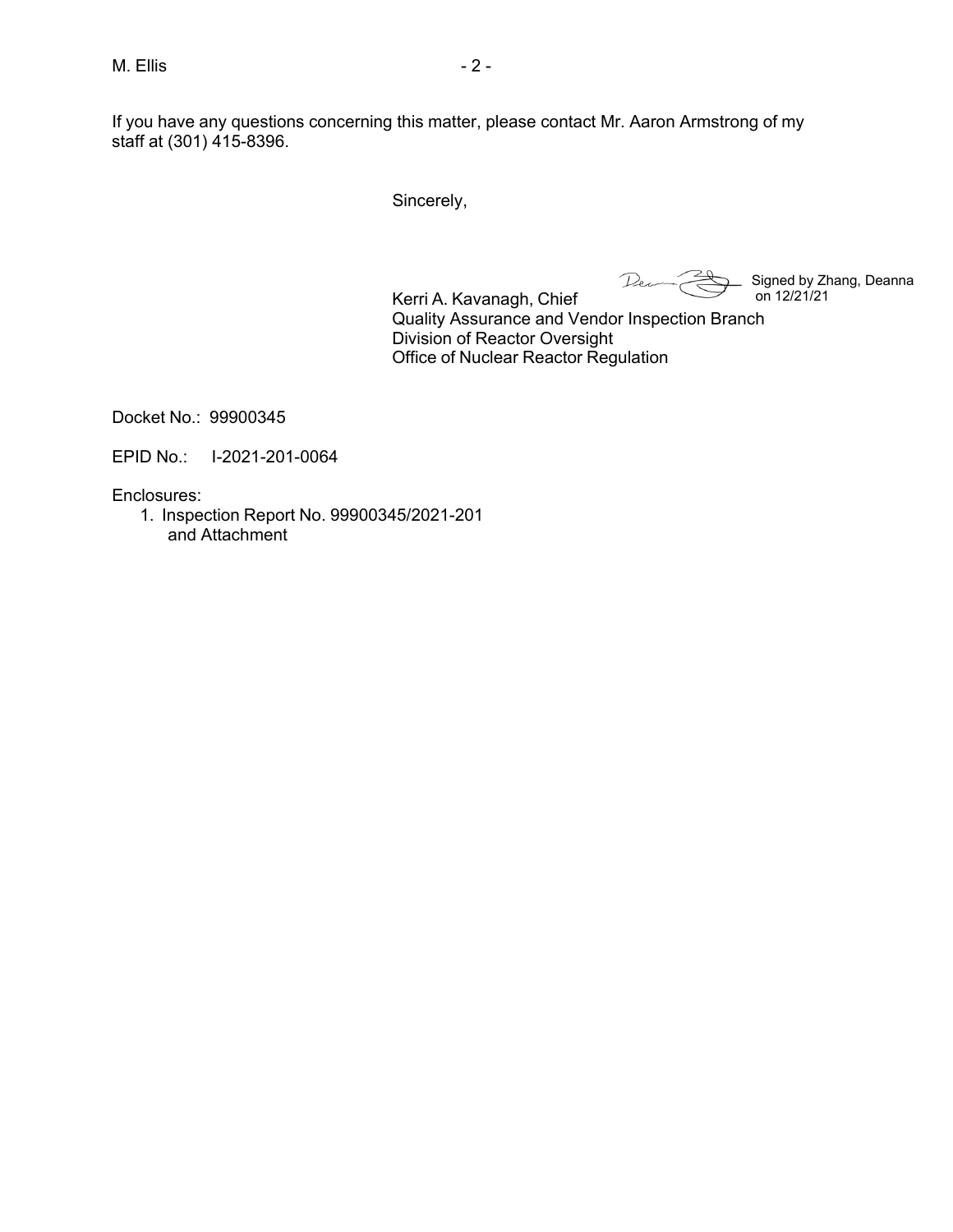SUBJECT: NUCLEAR REGULATORY COMMISSION VENDOR INSPECTION REPORT OF HAYWARD-TYLER, INC., NO. 99900345/2021-201 DATED: December 21, 2021

DISTRIBUTION: ASakadales ConE\_Resource NRR\_DRO\_IQVB Distribution [Matt.Ellis@haywardtyler.com](mailto:Matt.Ellis@haywardtyler.com)

| <b>ADAMS Accession No.: ML21354A808</b> |  | <b>NRR-106</b> |  |
|-----------------------------------------|--|----------------|--|
|-----------------------------------------|--|----------------|--|

|             |                            |                               | .            |
|-------------|----------------------------|-------------------------------|--------------|
|             | <b>OFFICE NRR/DRO/IQVB</b> | NRR/DRO/IQVB                  | NRR/DRO/IQVB |
| <b>NAME</b> | <b>DPark</b>               | AKeim                         | YLaw         |
| <b>DATE</b> | 12/20/2021                 | 12/20/2021                    | 12/20/2021   |
|             | <b>OFFICE NRR/DRO/IQVB</b> | NRR/DRO/IQVB                  |              |
| <b>NAME</b> | AArmstrong                 | <b>KKavanagh (DZhang for)</b> |              |
| <b>DATE</b> | 12/20/2021                 | 12/21/2021                    |              |

# **OFFICIAL RECORD COPY**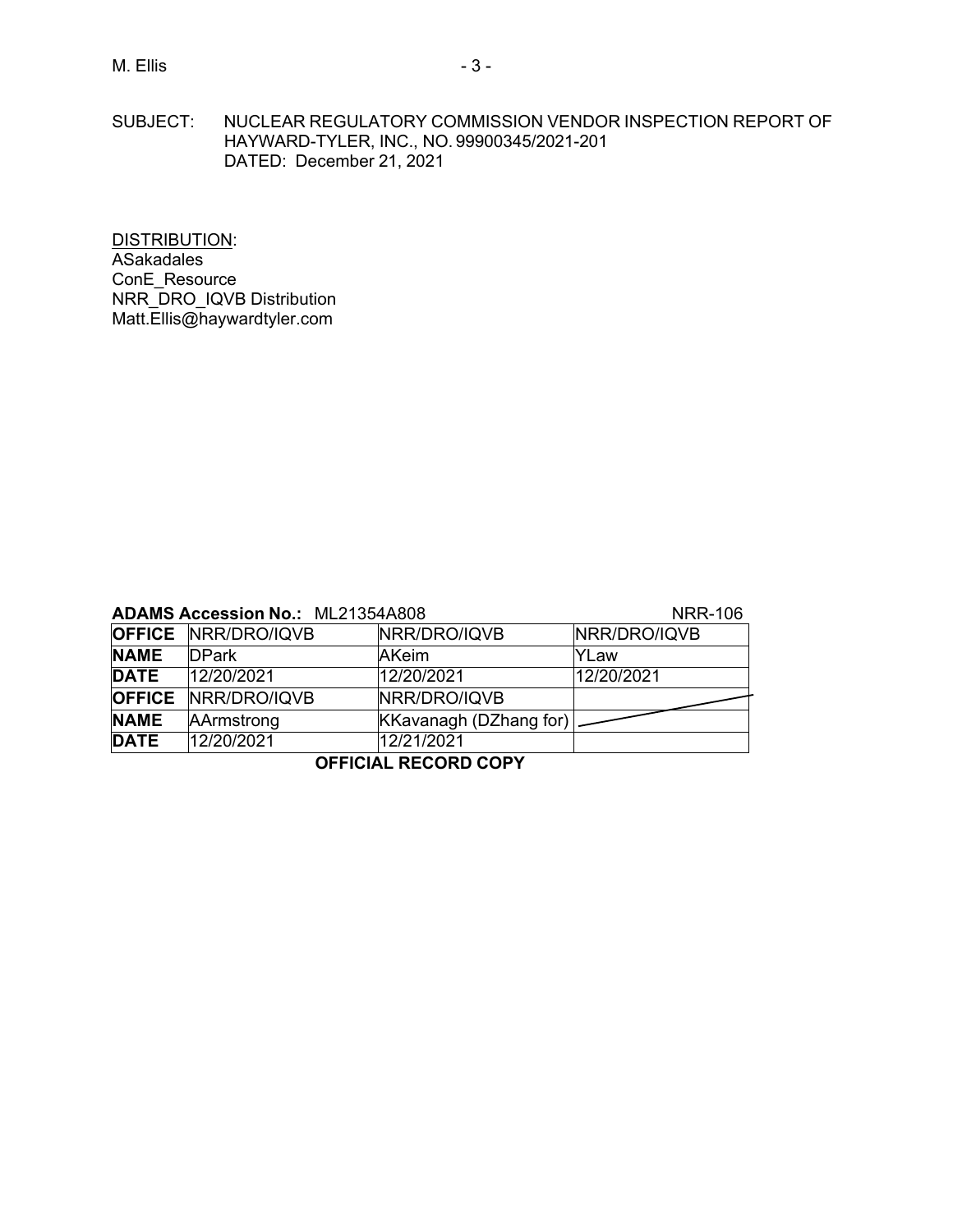#### **U.S. NUCLEAR REGULATORY COMMISSION OFFICE OF NUCLEAR REACTOR REGULATION DIVISION OF REACTOR OVERSIGHT QUALITY ASSURANCE AND VENDOR INSPECTION REPORT**

| Docket No.:                       | 99900345                                                                                                                                            |                                                               |  |
|-----------------------------------|-----------------------------------------------------------------------------------------------------------------------------------------------------|---------------------------------------------------------------|--|
| Report No.:                       | 99900345/2021-201                                                                                                                                   |                                                               |  |
| Vendor:                           | Hayward-Tyler, Inc.<br>46 Roosevelt Hwy.<br>Colchester, VT 05446                                                                                    |                                                               |  |
| <b>Vendor Contact:</b>            | Mr. Matt Ellis<br><b>Quality Assurance Manager</b><br>Hayward-Tyler, Inc.<br>Email: Matt.Ellis@haywardtyler.com<br>Phone: (802) 655-4444 x148       |                                                               |  |
| <b>Nuclear Industry Activity:</b> | The Hayward-Tyler, Inc. facility is located in Colchester, VT. This<br>facility provides safety-related pumps for U.S. nuclear power<br>plants.     |                                                               |  |
| <b>Inspection Dates:</b>          | November 15 - 19, 2021                                                                                                                              |                                                               |  |
| <b>Inspection Team Leader</b>     | <b>Aaron Armstrong</b>                                                                                                                              | NRR/DRO/IQVB Team Lead                                        |  |
| Inspectors:                       | Dong Park<br>Andrea Keim<br><b>Yiu Law</b>                                                                                                          | NRR/DRO/IQVB<br>NRR/DRO/IQVB<br>NRR/DRO/IQVB Lead in Training |  |
| Approved by:                      | Kerri A. Kavanagh, Chief<br>Quality Assurance and Vendor Inspection Branch<br>Division of Reactor Oversight<br>Office of Nuclear Reactor Regulation |                                                               |  |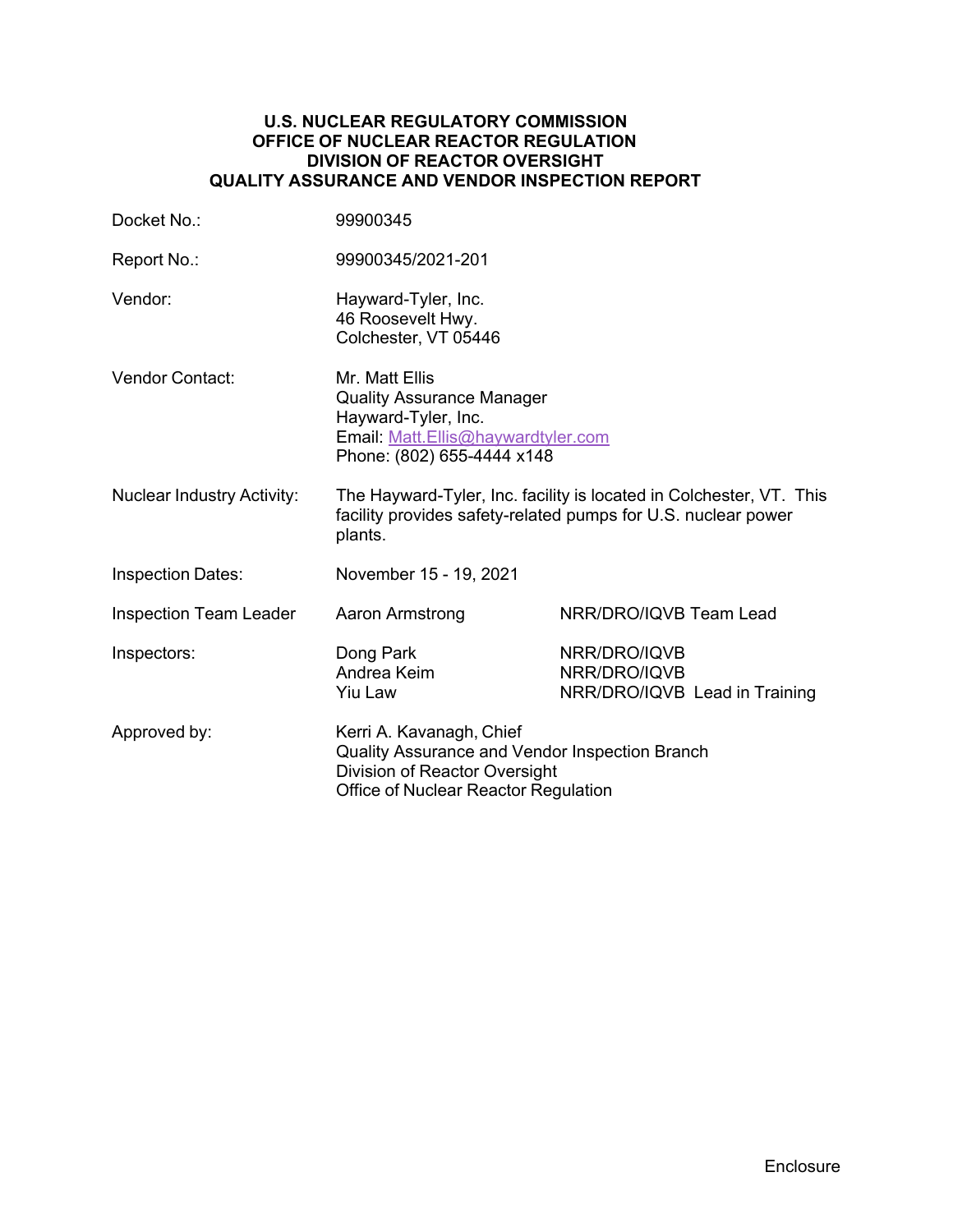# **EXECUTIVE SUMMARY**

Hayward-Tyler, Inc.

# 99900345/2021-201

The U.S. Nuclear Regulatory Commission (NRC) staff conducted a vendor inspection at the Hayward-Tyler, Inc. (HTI) facility in Colchester, VT to verify that it had implemented an adequate quality assurance (QA) program that complies with the requirements of Appendix B, "Quality Assurance Criteria for Nuclear Power Plants and Fuel Reprocessing Plants," to Title 10 of the *Code of Federal Regulations* (10 CFR) Part 50, "Domestic Licensing of Production and Utilization Facilities" and 10 CFR Part 21, "Reporting of Defects and Noncompliance." This was the fourth NRC vendor inspection at HTI.

This technically-focused inspection specifically evaluated HTI's implementation of the quality activities associated with the design, fabrication and testing of safety-related pumps being supplied to U.S. nuclear power plants.

These regulations served as the bases for the NRC inspection:

- Appendix B to 10 CFR Part 50
- 10 CFR Part 21

During the course of this inspection, the NRC inspection team implemented Inspection Procedure (IP) 43002, "Routine Inspections of Nuclear Vendors," dated January 27, 2017; IP 43004, "Inspection of Commercial-Grade Dedication Programs," dated January 27, 2017; and IP 36100, "Inspection of 10 CFR Part 21 and Programs for Reporting of Defects and Noncompliance," dated May 16, 2019.

The NRC inspection team observed the following specific activities:

- Shop area walkdown and work practices of HTI's implementation for identification of parts and materials, including area of nonconforming materials
- Gas tungsten arc welding on a high-pressure service water discharge head fabrication per Work Traveler UG11156-2-1
- Magnetic particle examination of a High-Pressure Service Water Lower Column Assembly per Work Traveler UG11156-1-8

The NRC inspection team concluded that HTI's QA policies and procedures comply with the applicable requirements of Appendix B to 10 CFR Part 50 and 10 CFR Part 21, and that HTI's personnel are implementing these policies and procedures effectively. The results of this inspection are summarized below.

# 10 CFR Part 21 Program

The NRC inspection team reviewed HTI's policies and implementing procedures that govern the implementation of its 10 CFR Part 21 program to verify compliance with the requirements of 10 CFR Part 21. The NRC inspection team: 1) reviewed the 10 CFR Part 21 postings; 2) reviewed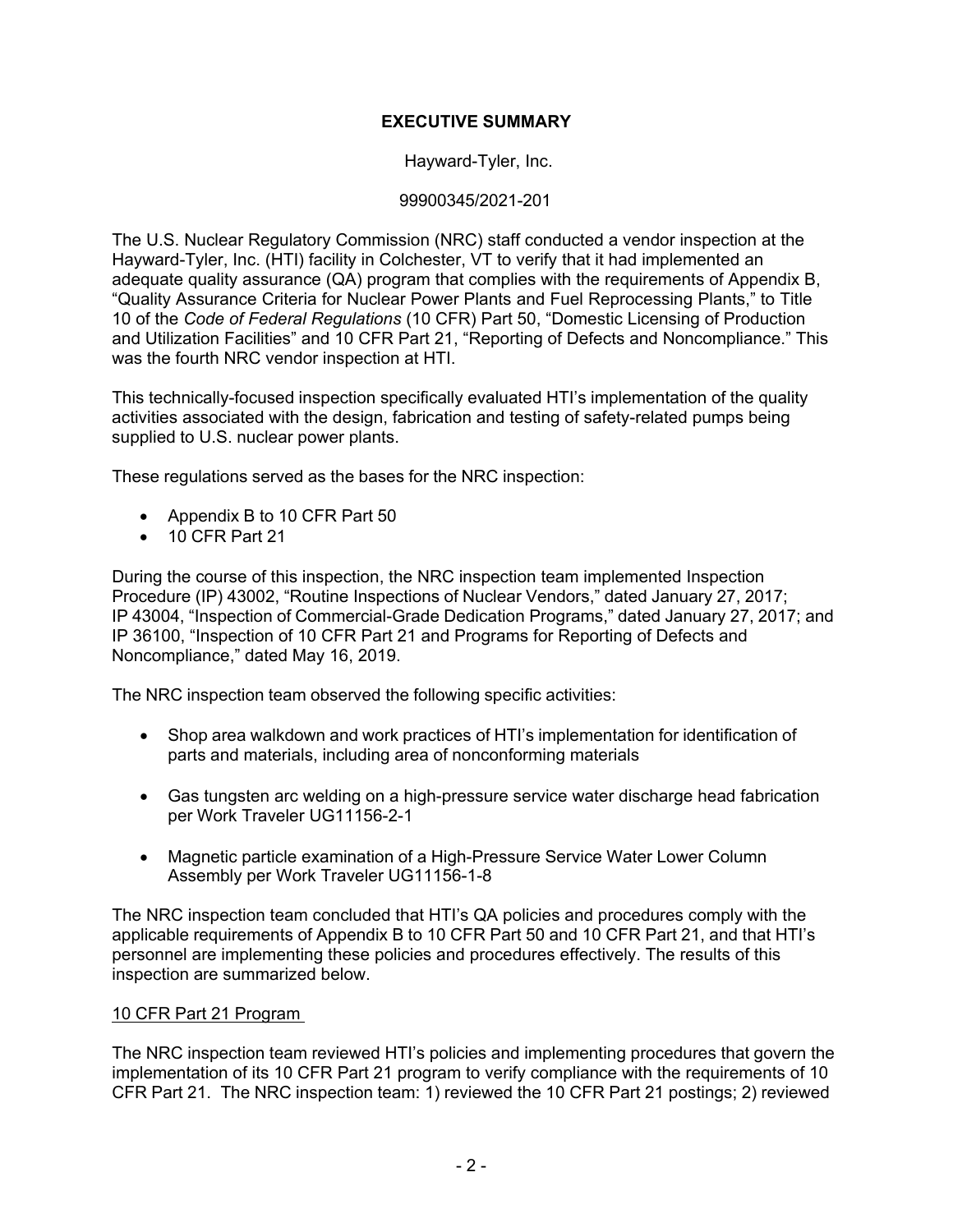a sample of safety-related purchase orders to ensure 10 CFR Part 21 was specified; 3) verified that HTI's nonconformance and correction action programs provide a link to the 10 CFR Part 21 program; and 4) reviewed HTI's process for Part 21 evaluations. No findings of significance were identified.

#### Nonconforming Materials, Parts, or Components and Corrective Action

The NRC inspection team reviewed HTI's policies and implementing procedures that govern the nonconforming materials, parts, or components and corrective action program to verify compliance with the requirements of Criterion XV, "Nonconforming Materials, Parts, or Components," and Criterion XVI, "Corrective Action," of Appendix B to 10 CFR Part 50. The NRC inspection team verified that the procedures contained sufficient guidance for evaluating non-conforming conditions and the procedures ensure that conditions are evaluated for possible corrective action and for 10 CFR Part 21 applicability. The NRC inspection team reviewed a sample of non-conformance reports (NCRs), corrective action reports (CARs) and supplier corrective actions to verify that they demonstrate compliance with regulatory requirements and adherence to HTI's procedures.

In addition, the NRC inspection team reviewed the implementation and closure of the corrective actions opened to address the Notice of Nonconformances documented in the NRC's inspection report No. 99900345/2018-201, dated September 11, 2018.

No findings of significance were identified.

# Commercial-Grade Dedication

The NRC inspection team reviewed HTI's policies and implementing procedures that govern the commercial-grade dedication (CGD) program to verify compliance with the requirements of Criterion VII "Control of Purchased Material, Equipment, and Services," of Appendix B to 10 CFR Part 50. The NRC inspection team reviewed a sample of HTI's surveys, procurement documents and CGD packages. No findings of significance were identified.

# Identification and Control of Materials, Parts, and Components

The NRC inspection team reviewed HTI's policies and implementing procedures that govern the implementation of its materials, parts, and components control program to verify compliance with the requirements of Criterion VIII, "Identification and Control of Materials, Parts, and Components," of Appendix B to 10 CFR Part 50. The NRC inspection team observed receipt, fabrication, and storage activities associated with on-going production orders and reviewed a sample of completed shop work orders to confirm HTI's personnel were performing material control activities in accordance with the policies and procedures established for those activities. No findings of significance were identified.

# Control of Special Processes

The NRC inspection team reviewed HTI's policies and implementing procedures that govern the implementation of its control of special processes program to verify compliance with the requirements of Criterion IX, "Control of Special Processes," of Appendix B to 10 CFR Part 50 as well as Section V, "Nondestructive Examination," and Section IX, "Welding, Brazing, and Fusing Qualification," of the American Society of Mechanical Engineers (ASME) Boiler and Pressure Vessel (B&PV) Code. The NRC inspection team observed the gas tungsten arc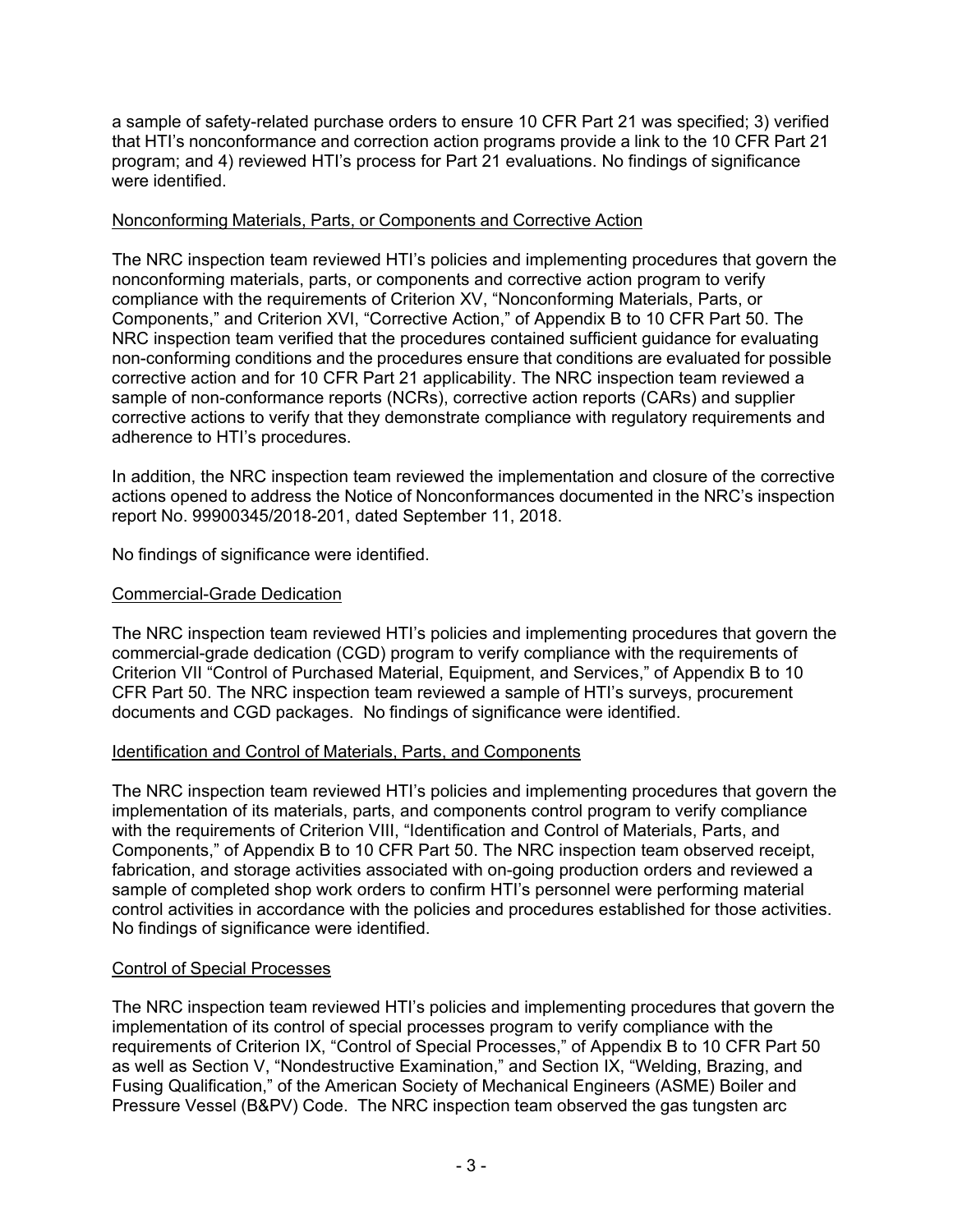welding on a discharge head fabrication per Job Traveler, UG11156-2-1, and the magnetic particle examination of a lower column assembly per Job Traveler, UG11156-1-8, for the highpressure service water system associated with Purchase Order (PO) 00688189.

In addition, the NRC inspection team reviewed HTI's certification and qualification records of welding and nondestructive testing (NDT) personnel and confirmed they were qualified in accordance with regulatory requirements. No findings of significance were identified.

#### Control of Measuring and Test Equipment (M&TE)

The NRC inspection team reviewed HTI's policies and implementing procedures that govern the implementation of its control of M&TE program to verify compliance with the requirements of Criterion XII, "Control of Measuring and Test Equipment," of Appendix B to 10 CFR Part 50. The NRC inspection team observed that M&TE was calibrated, labeled, tagged, handled, stored, or otherwise controlled to indicate the calibration status and its traceability to nationally recognized standards. In addition, the NRC inspection team confirmed that when M&TE is lost or found to be out of calibration, HTI initiated a nonconformance report and performed an evaluation to determine the extent of condition. No findings of significance were identified.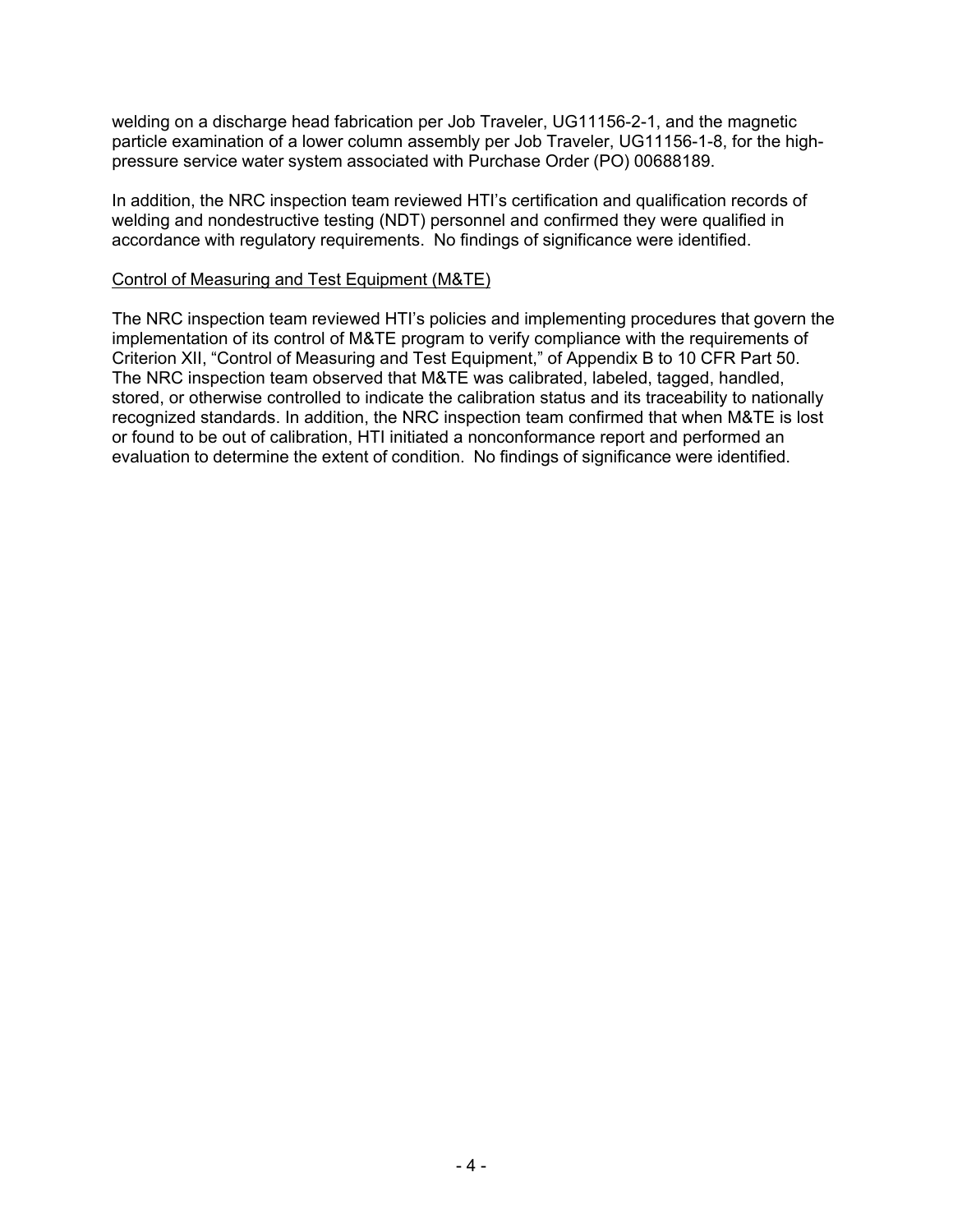# **REPORT DETAILS**

#### 1. 10 CFR Part 21 Program

#### a. Inspection Scope

The U.S. Nuclear Regulatory Commission (NRC) inspection team reviewed Hayward-Tyler, Inc.'s (HTI's) policies and implementing procedures that govern the implementation of its Title 10 of the *Code of Federal Regulations* (10 CFR) Part 21, "Reporting of Defects and Noncompliance," program to verify compliance with the regulatory requirements. The NRC inspection team also evaluated the 10 CFR Part 21 postings and a sample of HTI's purchase orders (POs) for compliance with the requirements of 10 CFR 21.21, "Notification of Failure to Comply or Existence of a Defect and its Evaluation,' and 10 CFR 21.31, "Procurement Documents." The NRC inspection team verified that HTI's nonconformance and corrective action procedures provided a link to the 10 CFR Part 21 program. The NRC inspection team verified that the guidance for notifications were in accordance with the requirements of 10 CFR 21.21, as applicable.

The NRC inspection team discussed the 10 CFR Part 21 program with HTI's management and technical staff. The attachment to this inspection report lists the documents reviewed and personnel interviewed by the NRC inspection team.

#### b. Observations and Findings

No findings of significance were identified.

c. Conclusion

The NRC inspection team concluded that HTI was implementing its 10 CFR Part 21 program in accordance with the regulatory requirements of 10 CFR Part 21. Based on the limited sample of documents reviewed, the NRC inspection team determined that HTI was implementing its policies and procedures associated with the 10 CFR Part 21 program. No findings of significance were identified.

#### 2. Nonconforming Materials, Parts, or Components and Corrective Action

#### a. Inspection Scope

The NRC inspection team reviewed HTI's policies and implementing procedures that govern the control of nonconformances and corrective actions to verify compliance with the requirements of Criterion XV, "Nonconforming Materials, Parts, or Components," and Criterion XVI, "Corrective Action," of Appendix B, "Quality Assurance Criteria for Nuclear Power Plants and Fuel Reprocessing Plants," to 10 CFR Part 50, "Domestic Licensing of Production and Utilization Facilities," respectively. Additionally, the NRC inspection team interviewed HTI's personnel to verify there were designated areas to segregate and control nonconforming materials, parts or components. HTI uses discrepant material reports (DMRs) to document and control non-conforming material, parts or components and supplier deviation disposition requests (SDDR).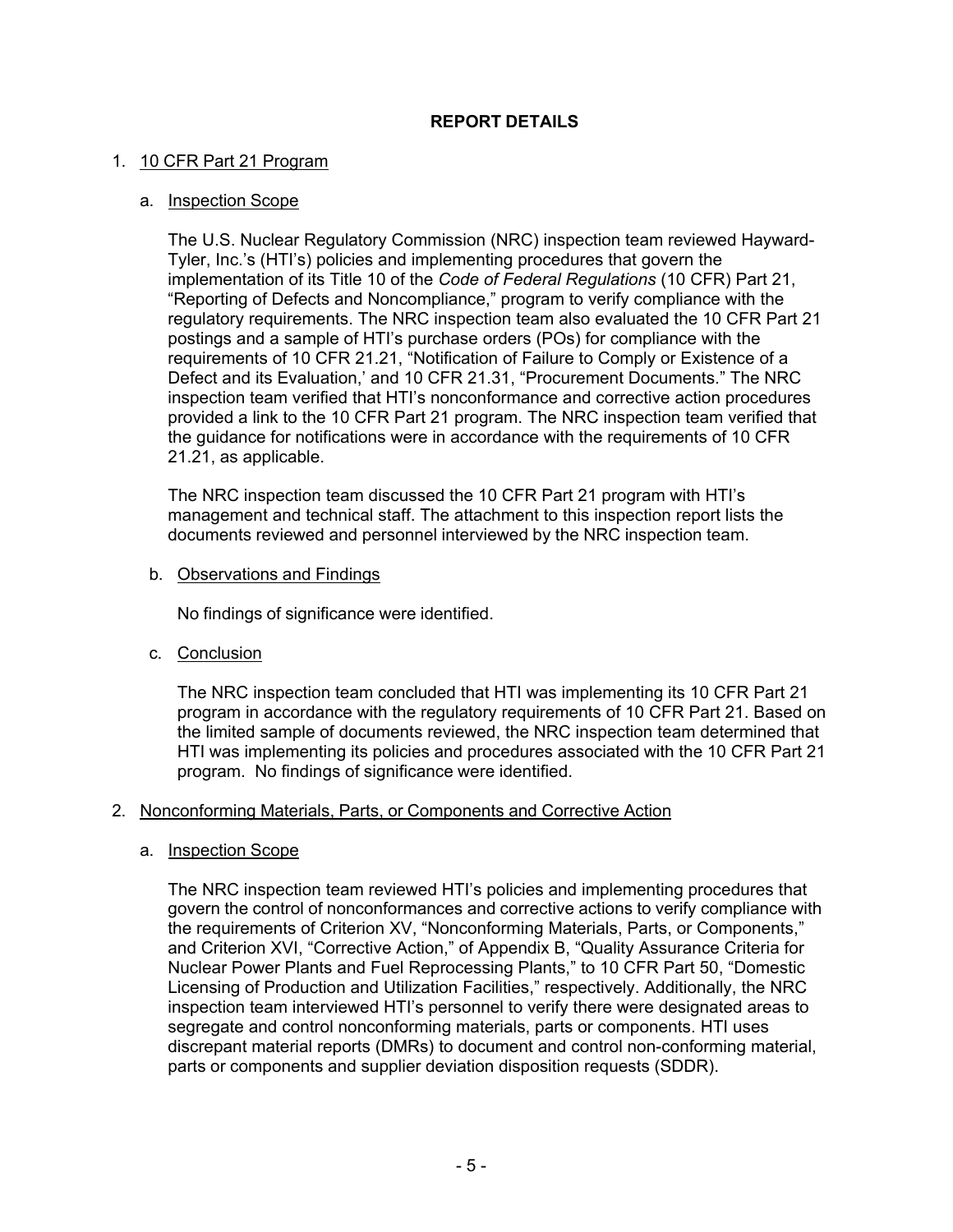The NRC inspection team determined that HTI's processes and procedures provide for the identification, documentation, segregation, evaluation, and disposition of nonconforming items. These processes also apply the principles of rework/repair, scrap, return to vendor (RTV), or "use as-is." The NRC inspection team also reviewed that HTI's nonconformance process provides a link to evaluate nonconformances for reportability under HTI's 10 CFR Part 21 program. The nonconformance process is also linked to the corrective action program.

The NRC inspection team observed HTI's assembly floor and verified that nonconforming materials, parts or components were properly identified, marked, and segregated, when practical, to ensure that they were not reintroduced into the production processes.

The NRC inspection team reviewed a sample of nonconforming reports (NCRs) associated with the production of safety-related parts and confirmed that HTI: (1) dispositioned the DMRs in accordance with the applicable procedures; (2) documented an appropriate technical justification for the dispositions; and (3) took adequate corrective action regarding the nonconforming items to prevent recurrence, as appropriate. The NRC inspection team also reviewed a sample of corrective action reports (CARs) and confirmed: (1) there was adequate documentation and a description of conditions adverse to quality; (2) an appropriate analysis of the cause of these conditions and the corrective actions taken to prevent recurrence; (3) direction for review and approval by the responsible authority; (4) a description of the current status of the corrective actions; and (5) the follow-up actions taken were verified to be timely and that effective implementation of the corrective actions had been implemented.

The NRC inspection team also reviewed HTI's corrective actions in response to the inspection findings identified in NRC Inspection Report (IR) No. 99900345/2018-201 dated September 11, 2018 (Agencywide Documents Access and Management System (ADAMS) Accession No. ML18250A302).

The NRC inspection team discussed the nonconforming materials, parts, or components and corrective action programs with HTI's management and technical personnel. The attachment to this inspection report lists the documents reviewed and personnel interviewed by the NRC inspection team.

# b. Observations and Findings

#### b.1. Corrective Action Associated with Notice of Nonconformance No. 99900345/2018-201-01

Following the July 2018 inspection at HTI, the NRC issued Notice of Nonconformance (NON) No. 99900345/2018-201-01 for failure to establish adequate measures for source evaluation and selection of contractors and subcontractors to ensure that purchased material, equipment, and services conformed to procurement documents. Specifically, HTI failed to adequately qualify a material organization (MO) (i.e., castings) as an approved supplier in accordance with the requirements of NCA-3842.2 of the American Society of Mechanical Engineers (ASME) Boiler and Pressure Vessel (B&PV) Code. The NRC inspection team identified several instances in which the audit checklist did not provide sufficient objective evidence to support the conclusion that the MO had met the controls and applicable requirements of subsection NCA-3850,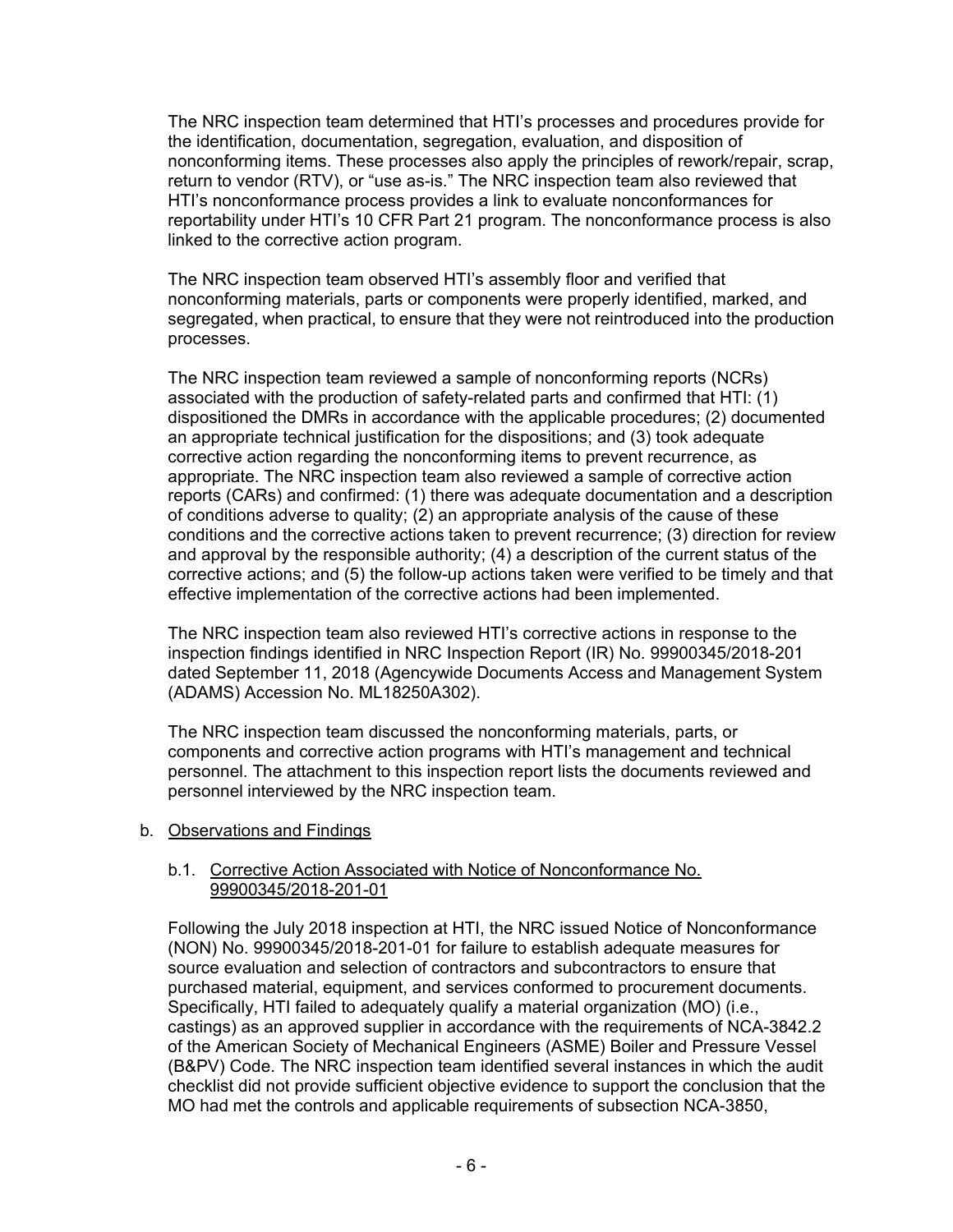"Quality System Program Requirements." Furthermore, the NRC inspection team reviewed the quality manual of the MO to independently verify whether it met the applicable requirements of NCA-3800. The quality manual did not contain additional attachments or appendices to address the gaps between a Quality Systems Program based on the International Organization for Standardization (ISO) 9001:2008, "Quality Management System – Requirements" and an ASME B&PV NCA-3800 Quality Systems Program.

In response to NON 99900345/2018-201-01, HTI issued CAR P1101. The NRC's evaluation of HTI's response dated January 9, 2019, stated "While we agree that there is no specific NRC requirement for a supplier of safety-related materials to have a quality manual that specifically addresses any such gaps, the basis of the NON was not so much based upon the gaps in the subject manual but more upon the lack of objective evidence associated with HTI's audit of the subject supplier and the inability of the NRC inspectors to obtain auditable information regarding the scope and depth of the audit that was performed." The NRC inspection team reviewed the documentation that provided the objective evidence for the completion of the corrective actions, including the review of CAR P1101.

The NRC inspection team verified that HTI's implementing procedures for commercialgrade dedication (CGD) were revised to provide sufficient objective evidence in the supplier audit checklist when performing a supplier audit. Specifically, Quality Implementing Procedure (QIP)-29, "Commercial Grade Survey," was revised to include: (1) controls for engineering and quality assurance (QA) documented selection, review and approval of critical characteristics (CCs); (2) time frames to establish an audit plan, checklist and report; (3) process for completing the CGD plan to verify that CCs identified on the CGD plans requiring Method 2 (CGD survey) acceptance correlate with CCs identified on the survey; (4) process for performing documented review of previously performed surveys to ensure CCs were properly captured and verified; (5) avenues to collect other relevant vendor information; and (6) examples of survey plan, checklist and report. QIP-32, "Commercial Grade Dedication Program," was revised to include machining services, heat treating services and plating services. HTI also performed an evaluation of all of the existing CGD supplier surveys from its Approved Supplier List (ASL) for impact to the revised requirements in QIP-29. Any existing surveys found to be noncompliant resulted in a supplier being removed from the ASL until resurveyed when production needs arise. As a result, HTI identified and removed four suppliers on its ASL.

The NRC inspection team determined that HTI's corrective actions were adequate to address the NON. Based on the review of the corrective actions, the NRC inspection team closed NON 99900345/2018-201-01.

# b.2. Corrective Action Associated with Nonconformance No. 99900345/2018-201-02

The NRC issued NON 99900345/2018-201-02 for failure to include the applicable regulatory requirements in its safety-related procurement documents for material and services procured as basic components to safety-related equipment, which is necessary to ensure that adequate quality assurance is suitably included or referenced. Specifically, HTI did not impose the requirements of Appendix B to 10 CFR Part 50 in its safety-related procurement documents for materials and services procured as basic components. Procurement documents should specify compliance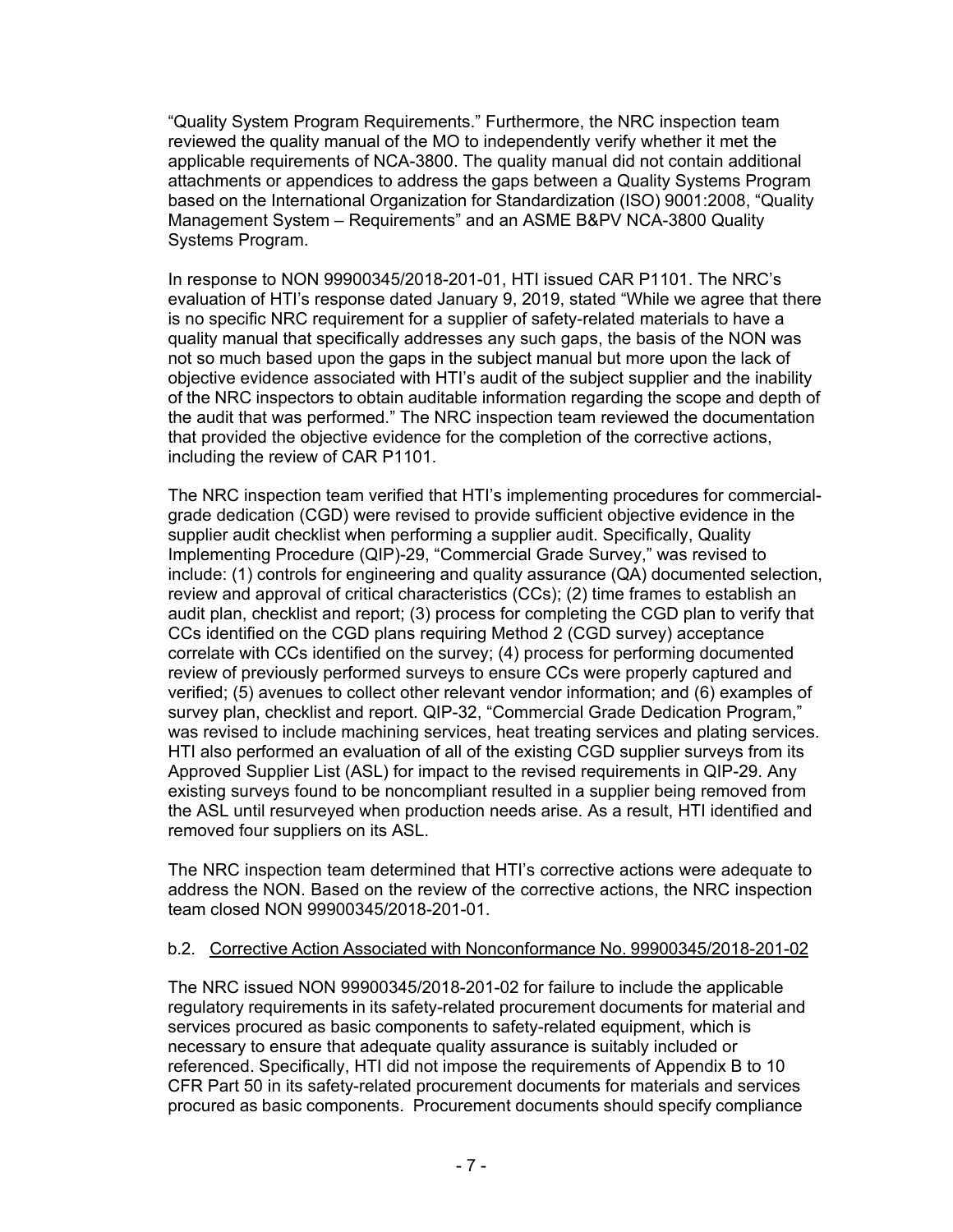with the requirements of Appendix B to 10 CFR Part 50 to ensure that adequate quality assurance is applied and passed down to the sub-suppliers.

In response to NON 99900345/2018-201-02, HTI issued CARs A1102 and A1106. The NRC's evaluation of HTI's response dated January 9, 2019, stated "The NRC's position with regard to procurement documents are addressed in NRC Regulatory Guide 1.234, "Evaluating Deviations and Reporting of Defects and Noncompliance Under 10 CFR Part 21." This regulatory guide endorses Nuclear Energy Institute (NEI) 14-09, "Guidelines for Implementation of 10 CFR Part 21 Reporting of Defects and Noncompliance," Revision 1, dated February 2016 (ADAMS Accession No. ML 16054A825). Specifically, paragraph 6.5 of NEI 14-09 states, "For nuclear power plants, the applicable quality assurance requirements for procuring basic components are specified in 10 CFR Part 50, Appendix B. Specifically, Criterion IV, 'Procurement Document Control' of Appendix B requires that purchasers contractually impose Appendix B quality assurance requirements on suppliers supplying safety-related materials, parts, and services. Thus, for procurement of basic components, which impose 10 CFR Part 21 requirements on suppliers, the procurement documents should also impose the applicable Appendix B quality assurance requirements on the suppliers." The NRC inspection team reviewed the documentation that provided the objective evidence for the completion of the corrective actions, including the review of CARs A1102 and A1106.

The NRC inspection team verified that HTI's implementing procedure for quality assurance requirements for safety-related items have both 10 CFR Part 21 and Appendix B to 10 CFR Part 50 as applicable requirements. The NRC inspection team reviewed a sample of POs for safety-related items and verified that these POs contained both 10 CFR Part 21 and Appendix B to 10 CFR Part 50 as applicable requirements. The NRC inspection team also verified that the proper personnel have been trained to include both 10 CFR Part 21 and Appendix B to 10 CFR Part 50 as applicable requirements in POs for safety-related items.

The NRC inspection team determined that HTI's corrective actions were adequate to address the NON. Based on the review of the corrective action implementation, the NRC inspection team closed NON 99900345/2018-201-02.

# b.3. Corrective Action Associated with Nonconformance 99900345/2018-201-03

The NRC issued NON 99900345/2018-201-03 for failure to establish measures to assure that services, whether purchased directly or through contractors or subcontractors, conform to the procurement documents. Specifically, the NRC inspectors determined that:

- 1. HTI performed limited-scope audits of its commercial supplier's QA program rather than commercial-grade surveys, to verify how the identified CCs were controlled, specific to the service procured (i.e., machining services).
- 2. HTI procured welding material from a commercial supplier, in October 2017 and used the commercial welding material in safety-related applications without reviewing the suitability of the material or assuring that the material conformed to the purchase requirements of the customer.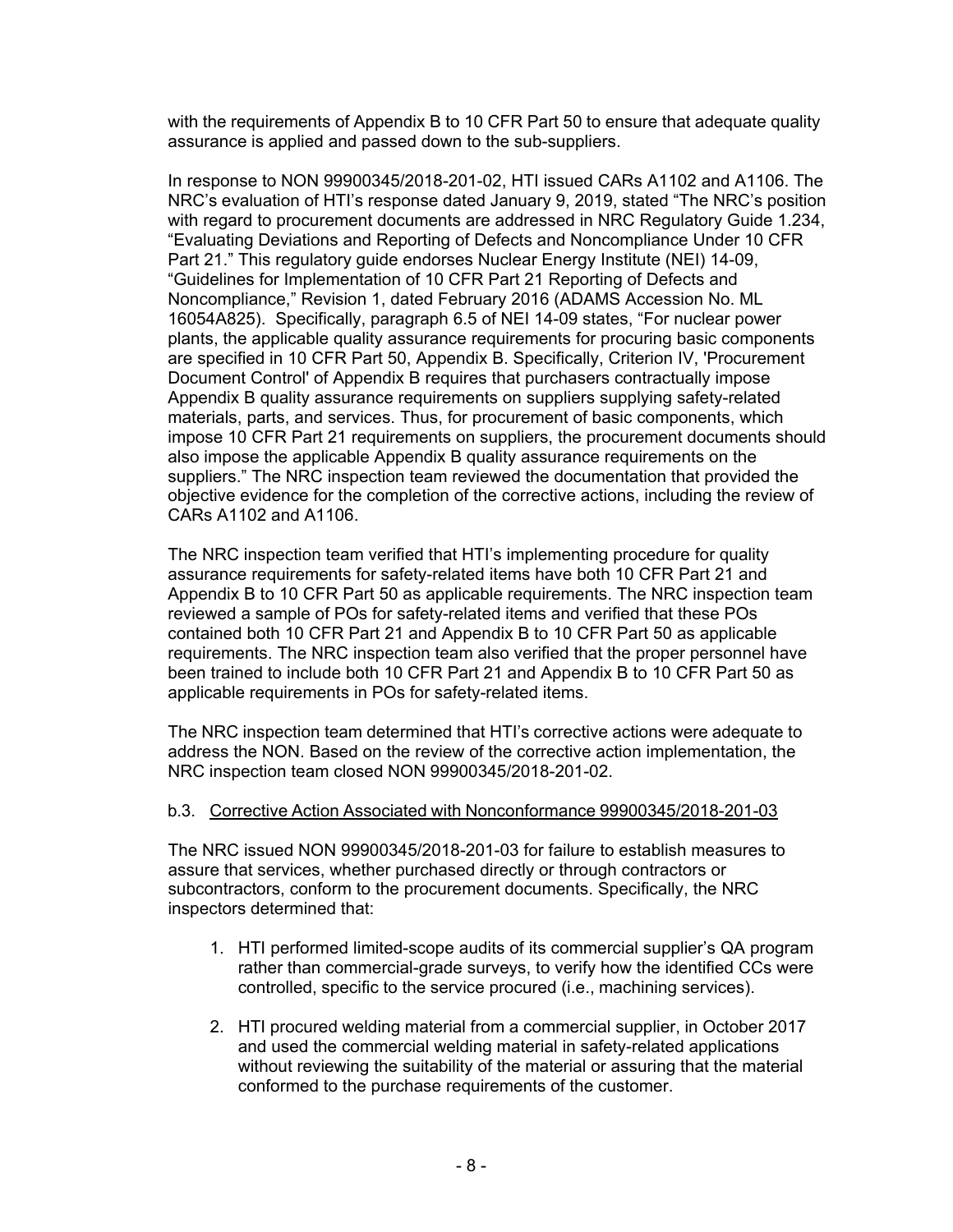In response to NON 99900345/2018-201-03, HTI issued CARs A1101 and P1104. HTI revised the QA Manual and implementing procedures to provide the required clarity and specificity as noted in the NON. HTI revised QIP-32.0 and added "10 CFR 50, Domestic Licensing of Production and Utilization Facilities" to the Scope and revised the wording of QIP-32.0, providing clarity on the requirements of CCs and their acceptance. HTI also revised QIP-32.1 to include the clarification that, "Critical Characteristics are both identifiable and measurable" and revised QIP-32.2 to include "10 CFR 50, Domestic Licensing of Production and Utilization Facilities" to the Scope of the document. HTI revised the QA Manual to include the most recent ISO-17025 certified testing and calibration laboratories guidance. The NRC reviewed a sample of CGD packages and POs to verify purchased material and services conformed to the procurement documents through source evaluation and selection, objective evidence of quality furnished by the contractor or subcontractor, inspection at the contractor or subcontractor source, or examination of products upon delivery for the items or services provided. The NRC inspection team also verified that the proper personnel were trained to the revised version on HTI's CGD dedication procedures. The NRC inspection team reviewed the documentation which provided objective evidence for the acceptable completion of the corrective actions in CARs A1101 and P1104.

Also in response to NON 99900345/2018-201-03, HTI issued CAR A1103. The NRC inspection team reviewed HTI's revised documents, material test reports, and supplier nonconformance reports provided to HTI's customer to verify the suitability of the material and assure the material conforms to the purchase document requirements. HTI performed commercial grade surveys of both wire manufactures and determined both were complying with the material supplier PO requirements. This included the use of single heat numbers of material and that no different heat numbers would be spliced together on different spools. HTI obtained samples of the weld wire that were sent to an HTI approved supplier for independent testing. HTI's material testing laboratory verified conformance to the PO requirements for the specified materials. The NRC inspection team reviewed the CGD plan 10518-001 which was created to document the dedication of welding materials by HTI. The NRC inspection team also verified that the proper personnel were trained to the new HTI's CGD dedication procedures. The NRC inspection team reviewed the documentation which provided objective evidence for the acceptable completion of the corrective actions in CAR A1103.

The NRC inspection team determined that HTI's corrective actions were adequate to address the NON. Based on the review of the corrective action implementation, the NRC inspection team closed NON 99900345/2018-201-03.

# b.4. Corrective Action Associated with Nonconformance 99900345/2018-201-04

Following the July 2018 inspection of HTI, the NRC issued NON 99900345/2018-201- 04 for HTI's failure to establish adequate controls to ensure that the pressure gauges used in hydrostatic testing of safety-related components affecting quality were properly calibrated and adjusted at specific periods to maintain their accuracy within necessary limits using a written calibration procedure. Specifically, the NRC inspection team determined that a pressure gauge used during hydrostatic testing of three ASME Section III safety-related diffusers were not calibrated within the tolerance range of 0- 400 pounds per square inch gauge (PSIG) using a standard dead weight tester and calibration procedure. HTI had been calibrating this pressure gauge with a standard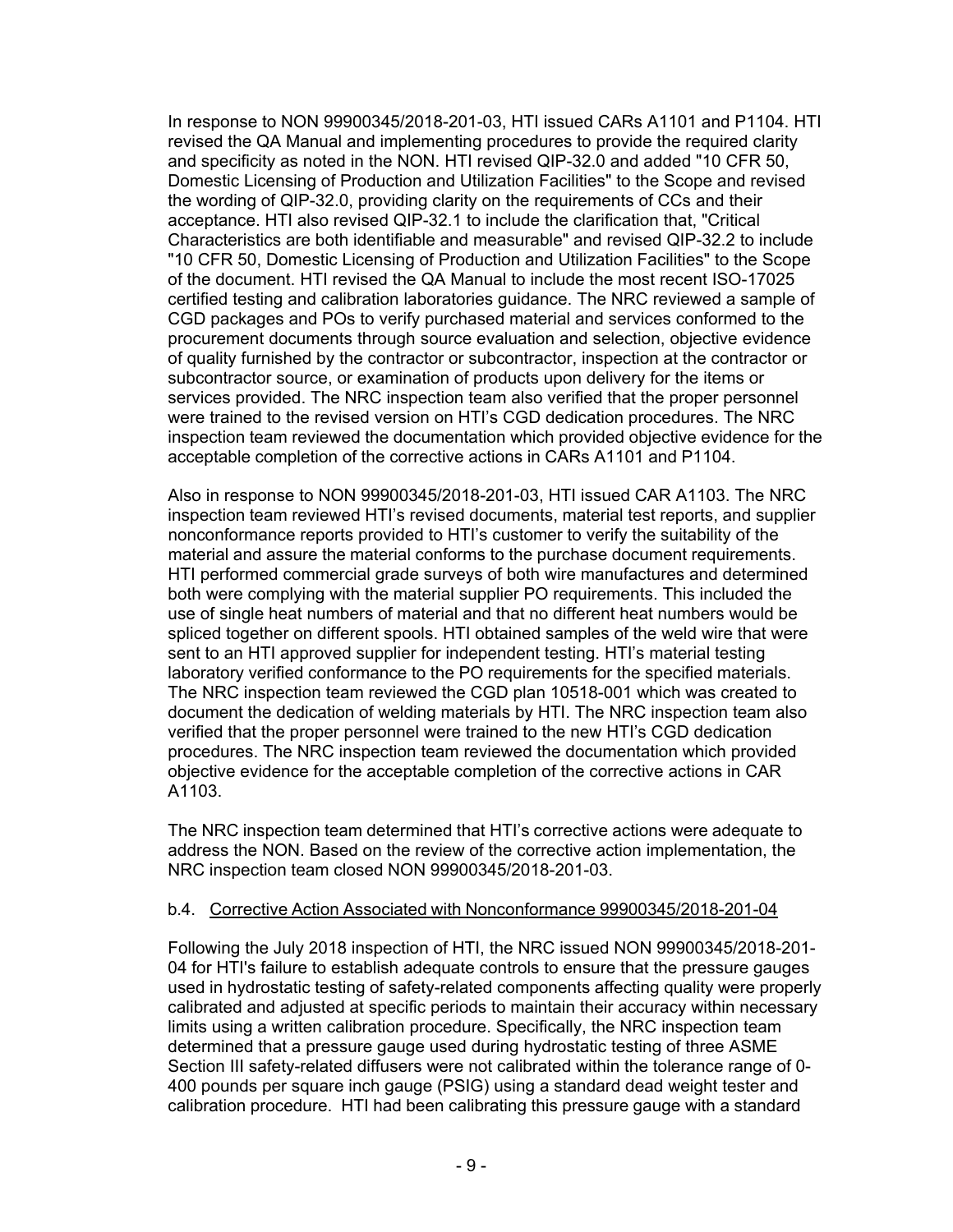dead weight tester and calibrated tolerance range of 1000 to 10,000 PSIG. The pressure gauge was used for hydrostatic testing of safety-related components since September 2015.

In its response to NON 99900345/2018-201-04, HTI issued CAR P1111. The NRC's evaluation of HTI's response dated January 9, 2019, stated, "While we agree that the weights themselves need no further calibration since they themselves are traceable standards, the weights need to work in conjunction with the rest of the system, and the system calibration should be such that it verifies the operation and accuracy of the system over the complete operating range." The NRC inspection team reviewed the documentation that provided the objective evidence for the completion of the corrective actions, including the review of CAR P1111.

The NRC inspection team confirmed that the pressure gage, HTS 21-057 (0 to 400 PSI), was tested by an Appendix B to 10 CFR 50 calibration laboratory on July 26, 2018. The calibration laboratory found the pressure gage to be within the gage accuracy stated by the manufacturer and the pressure gage, HTS 21-057, was determined to have been used for hydro tests where the required pressure range was below 1000 PSI. HTI determined that there were no negative impacts to the accuracy of the pressure gages calibrated by the deadweight tester in the range calibrated by the calibration laboratory, and therefore, there were no orders affected by accuracy of the pressure gages.

PO 148765 was issued to the calibration laboratory to calibrate HTI's analog gages and to recalibrate the tester with the new low-pressure piston installed. The deadweight tester calibration with the new low-pressure piston installed was found in tolerance for the range of 5 to 2000 PSI. Deadweight tester calibration with the high-pressure piston installed was found to be in tolerance for the range of 250 to 10000 PSI.

The NRC inspection team determined that HTI's corrective actions were adequate to address the NON. Based on the review of the corrective actions, the NRC inspection team closed NON 99900345/2018-201-04.

# b.5. Corrective Action Associated with Nonconformance 99900345/2018-201-05

The NRC issued NON 99900345/2018-201-05 for failure to promptly identify and correct conditions adverse to quality. Specifically, the corrective actions that were implemented by HTI to address the findings in the 2001 NRC Inspection Report 99900345/2001-201 were ineffective. As a result of the ineffective corrective actions, the NRC inspection team identified the following similar example:

HTI did not ensure that verification of the suitability of material to be used in a safetyrelated application was verified. Specifically, HTI procured welding material (weld wire) from a commercial supplier in October 2017 and used the commercial material in safety-related applications without reviewing the suitability of the material or assuring that the material conformed to the purchase requirements of the customer. While HTI obtained certified material test reports (CMTRs) for the material taken from each of two spools of wire, HTI did not provide sufficient documented evidence to demonstrate that the weld wire spools contained wire that originated from homogeneous source material.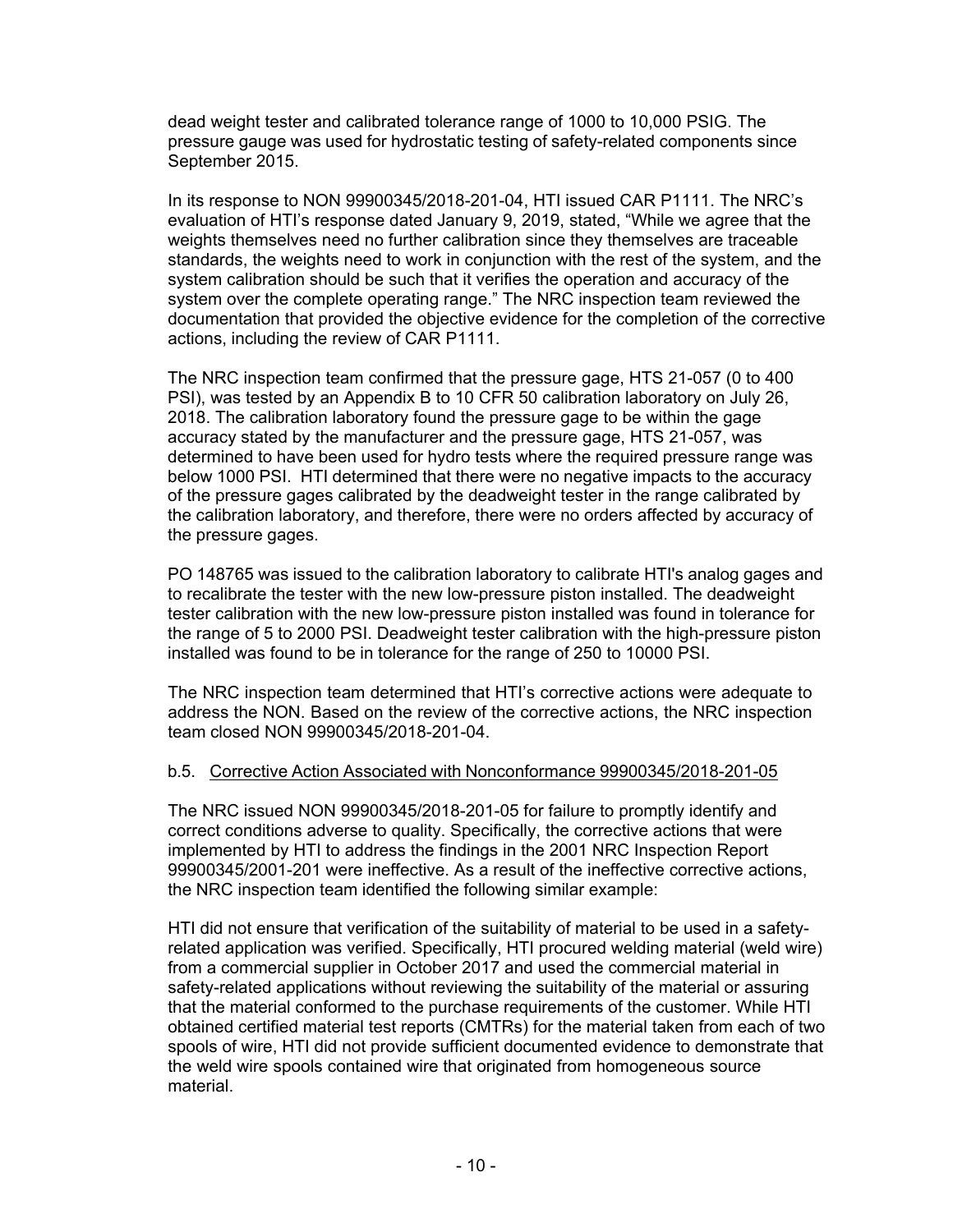In response to NON 99900345/2018-201-05, HTI issued CAR A1103. The NRC inspection team reviewed the objective evidence, including the review of CAR P1101. The NRC inspection team verified that surveys were performed for the source material suppliers and secondary weld wire processor. The NRC inspection team also verified and reviewed the CGD plan for HTI's dedication of weld materials. The NRC inspection team found that the development and use of HTI's CGD plan for weld materials in conjunction with its oversight of supplier process provide reasonable assurance to verify the suitability of the commercial materials for nuclear use.

Therefore, the NRC inspection team determined that HTI's corrective actions were adequate to address the NON. Based on the review of the corrective actions, the NRC inspection team closed NON 99900345/2018-201-05.

# c. Conclusion

The NRC inspection team concluded that HTI is implementing its nonconforming materials, parts, or components and corrective action program activities in accordance with the regulatory requirements of Criterion XV and Criterion XVI of Appendix B to 10 CFR Part 50. Based on the limited sample of documents reviewed and activities observed, the NRC inspection team determined that HTI is implementing its policies and procedures associated with nonconforming materials, parts, or components and corrective action program activities. No findings of significance were identified.

#### 3. Commercial-Grade Dedication

#### a. Inspection Scope

The NRC inspection team reviewed HTI's policies and implementing procedures that govern the implementation of its CGD to verify compliance with the requirements of Criterion VII "Control of Purchased Material, Equipment, and Services," of Appendix B to 10 CFR Part 50. The NRC inspection team also reviewed HTI's policies and implementing procedures that govern oversight of contracted commercial items and services to verify compliance with the requirements of Criterion IV, "Procurement Document Control," and Criterion VII of Appendix B to 10 CFR Part 50. The NRC inspection team discussed the CGD process with HTI's management. The attachment to this inspection report lists the documents reviewed and personnel interviewed by the NRC inspection team.

The NRC inspection team reviewed the CGD methodology for items and services for safety-related components and services, including the development of CCs, technical evaluations, failure mode and effects analysis, acceptance criteria methods, sampling methodology, checklists, survey reports, and associated POs. The NRC inspection team reviewed the CGD process for various product types such as machining services and plating services. The NRC inspection team evaluated a sample of technical evaluations and concluded that the technical evaluations in the dedication methodology appropriately identified the CCs necessary to provide reasonable assurance that the item would perform its intended safety function.

The NRC inspection team reviewed HTI's ASL and selected a sample of suppliers to review the methodology of conducting and documenting surveys. The NRC inspection team reviewed HTI's process of selecting and approving commercial suppliers and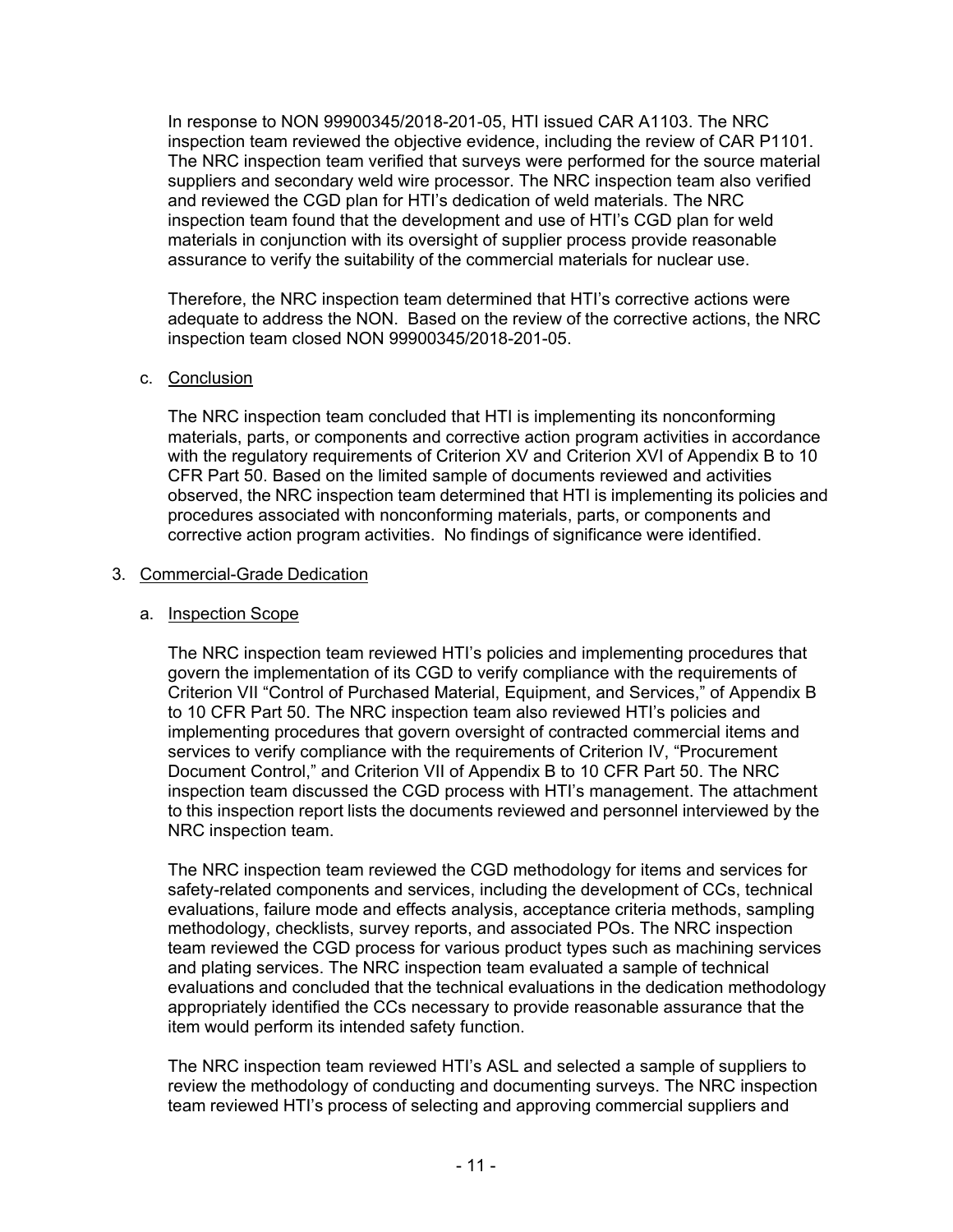service providers. The NRC inspection team verified that HTI had prepared and approved plans that identify the scope and applicable CCs to be verified before initiation of the survey.

The NRC inspection team discussed the CGD program with HTI's management and technical personnel. The attachment to this inspection report lists the documents reviewed and the personnel interviewed by the NRC inspection team.

#### b. Observation and Findings

No findings of significance were identified.

# c. Conclusion

The NRC inspection team concluded that HTI is implementing its CGD program activities in accordance with the regulatory requirements of Criterion VII of Appendix B to 10 CFR Part 50. Based on the limited sample of documents reviewed and activities observed, the NRC inspection team determined that HTI is implementing its policies and procedures associated with CGD program and oversight of contracted activities. No findings of significance were identified.

# 4. Identification and Control of Materials, Parts, and Components

#### a. Inspection Scope

The NRC inspection team reviewed HTI's policies and implementing procedures that govern the implementation of its material control program to verify compliance with the regulatory requirements of Criterion VIII, "Identification and Control of Materials, Parts, and Components," of Appendix B to 10 CFR Part 50.

The NRC inspection team witnessed on-going shop activities related to product receipt and acceptance and verified that HTI staff adequately performed intake activities including, material identification, assignment of unique certification numbers to orders, and determining additional routing of materials necessary for formal receipt inspection, material certification, and entry into inventory.

The NRC inspection team also reviewed in-process activities in accordance with shop work orders and reviewed both material staging areas and nonconforming material segregation areas to verify material identification control methods including stamping, tagging, and pen markings. The NRC inspection team reviewed a sample of in-process and completed discrete job router documentation and confirmed material identification for each process step was adequately documented in accordance with procedures governing those activities.

The NRC inspection team discussed material identification methods with quality control inspectors, quality assurance personnel, and fabrication/craft personnel and confirmed understanding of identification and control of materials. The attachment to this inspection report lists the documents reviewed and personnel interviewed by the NRC inspection team.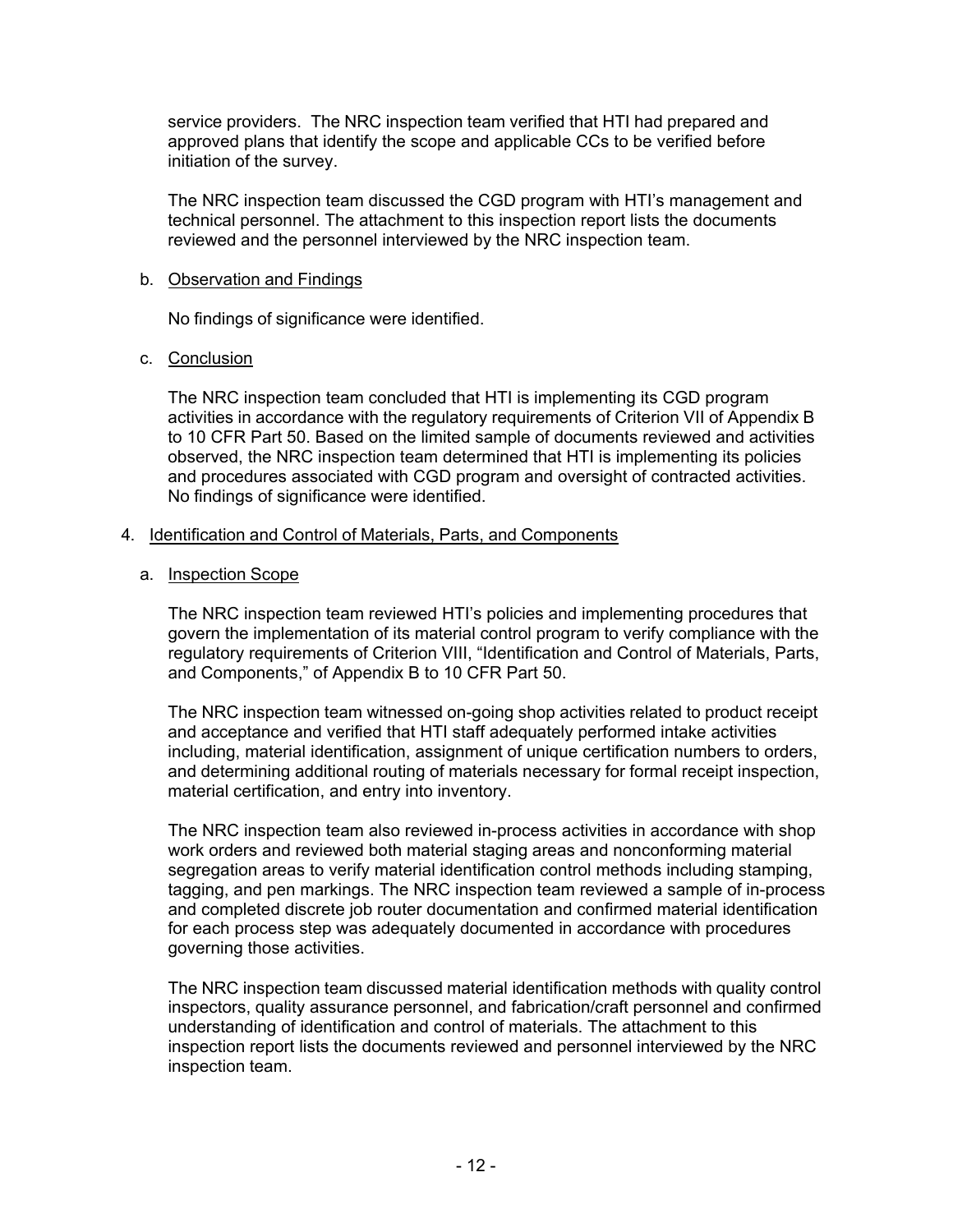#### b. Observation and Findings

No findings of significance were identified.

#### c. Conclusion

The NRC inspection team concluded that HTI is implementing its materials, parts, and components control program in accordance with the regulatory requirements of Criterion VIII of Appendix B to 10 CFR Part 50. Based on the limited sample of documents reviewed, the NRC inspection team also determined that HTI is implementing its policies and procedures associated with the materials, parts, and components control program. No findings of significance were identified.

#### 5. Control of Special Processes

#### a. Inspection Scope

The NRC inspection team reviewed HTI's policies and implementing procedures that govern the implementation of its manufacturing control program to verify compliance with the regulatory requirements of Criterion IX, "Control of Special Processes," of Appendix B to 10 CFR Part 50, the applicable requirements of Section III, "Rules for Construction of Nuclear Facility Components," Section V, "Nondestructive Examination," and Section IX, "Welding, Brazing, and Fusing Qualifications," of the ASME B&PV Code, and of the American Society for Nondestructive Testing (ASNT) Recommended Practice SNT-TC-1A, "Personnel Qualification and Certification in Nondestructive Testing."

The NRC inspection team observed the gas tungsten arc welding on a discharge head fabrication per Job Traveler, UG11156-2-1, and the magnetic particle examination of a lower column assembly per Job Traveler, UG11156-1-8, for the high-pressure service water system associated with PO 00688189. The NRC inspection team confirmed that the welding and the nondestructive examination (NDE) were performed in accordance with the applicable HTI procedures and the requirements of Section IX and V of the ASME B&PV Code.

In addition, the NRC inspection team reviewed HTI's NDE and welding personnel training and qualification records and confirmed that the personnel had completed the required training and had maintained their qualifications in accordance with HTI procedures and the requirements of ASNT SNT-TC-1A.

The NRC inspection team discussed the control of special processes and nondestructive examination program with HTI's management and technical staff. The attachment to this inspection report lists the documents reviewed by the NRC inspection team.

#### b. Observation and Findings

No findings of significance were identified.

c. Conclusion

The NRC inspection team concluded that HTI is implementing its special processes program in accordance with the regulatory requirements of Criterion V and Criterion IX of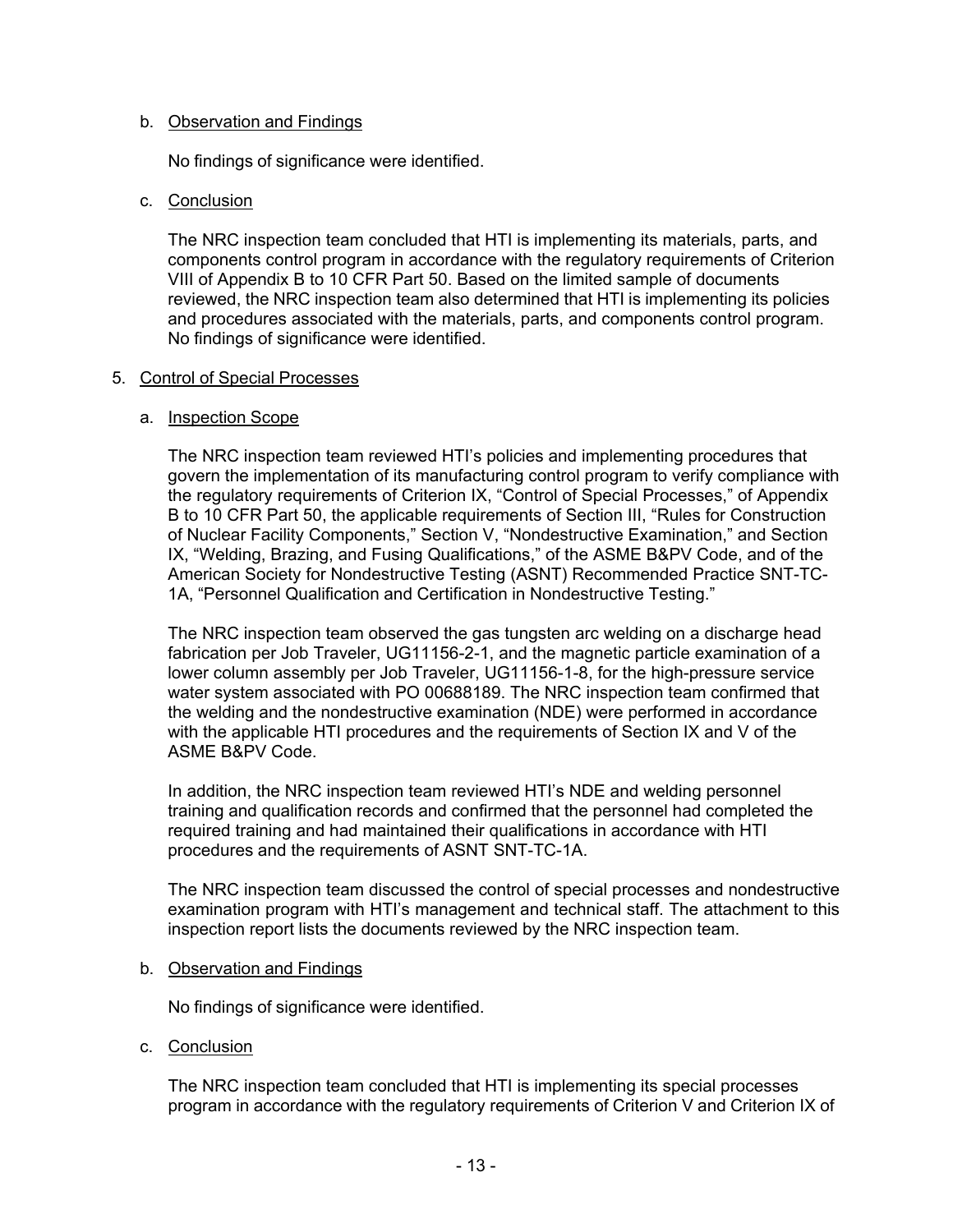Appendix B to 10 CFR Part 50. Based on the limited sample of documents reviewed and activities observed, the NRC inspection team determined that HTI is implementing its policies and procedures associated with the control of special processes. No findings of significance were identified.

#### 6. Control of Measuring and Test Equipment (M&TE)

#### a. Inspection Scope

The NRC inspection team reviewed HTI's policies and implementing procedures that govern the implementation of its control of the M&TE program to verify compliance with the regulatory requirements of Criterion XII, "Control of Measuring and Test Equipment," of Appendix B to 10 CFR Part 50.

The NRC inspection team verified that the M&TE had the appropriate calibration stickers and current calibration dates, including the calibration due date. The NRC inspection team also verified that M&TE had been calibrated, adjusted, and maintained at prescribed intervals prior to use. The calibration records associated with the M&TE indicated the as-found or as-left conditions, accuracy required, calibration results, calibration dates, and due dates for recalibration. Furthermore, the NRC inspection team verified that the selected M&TE was calibrated using procedures traceable to known industry standards. The NRC inspection team also verified that when M&TE is found to be out of tolerance when being calibrated or when the M&TE is lost, HTI initiates a nonconformance report to identify items that have been accepted using this equipment since the last valid calibration date and to perform an extent of condition evaluation. The NRC inspection team observed the calibration of an internal caliper and confirmed that the calibration was performed in accordance with HTI's procedures.

The NRC inspection team discussed the control of M&TE program with HTI's management and technical staff. The attachment to this inspection report lists the documents reviewed and personnel interviewed by the NRC inspection team.

#### b. Observation and Findings

No findings of significance were identified.

# c. Conclusion

The NRC inspection team concluded that HTI is implementing its control of the M&TE program in accordance with the regulatory requirements of Criterion XII of Appendix B to 10 CFR Part 50. Based on the limited sample of documents reviewed and activities observed, the NRC inspection team determined that HTI is implementing its policies and procedures associated with the control of M&TE. No findings of significance were identified.

# 7. Entrance and Exit Meetings

On November 15, 2021, the NRC inspection team discussed the scope of the inspection with Mr. Matt Ellis, Quality Assurance Manager, and HTI's management. On November 19, 2021, the NRC inspection team presented the inspection results and observations during an exit meeting with Mr. Matt Ellis and HTI's management. The attachment to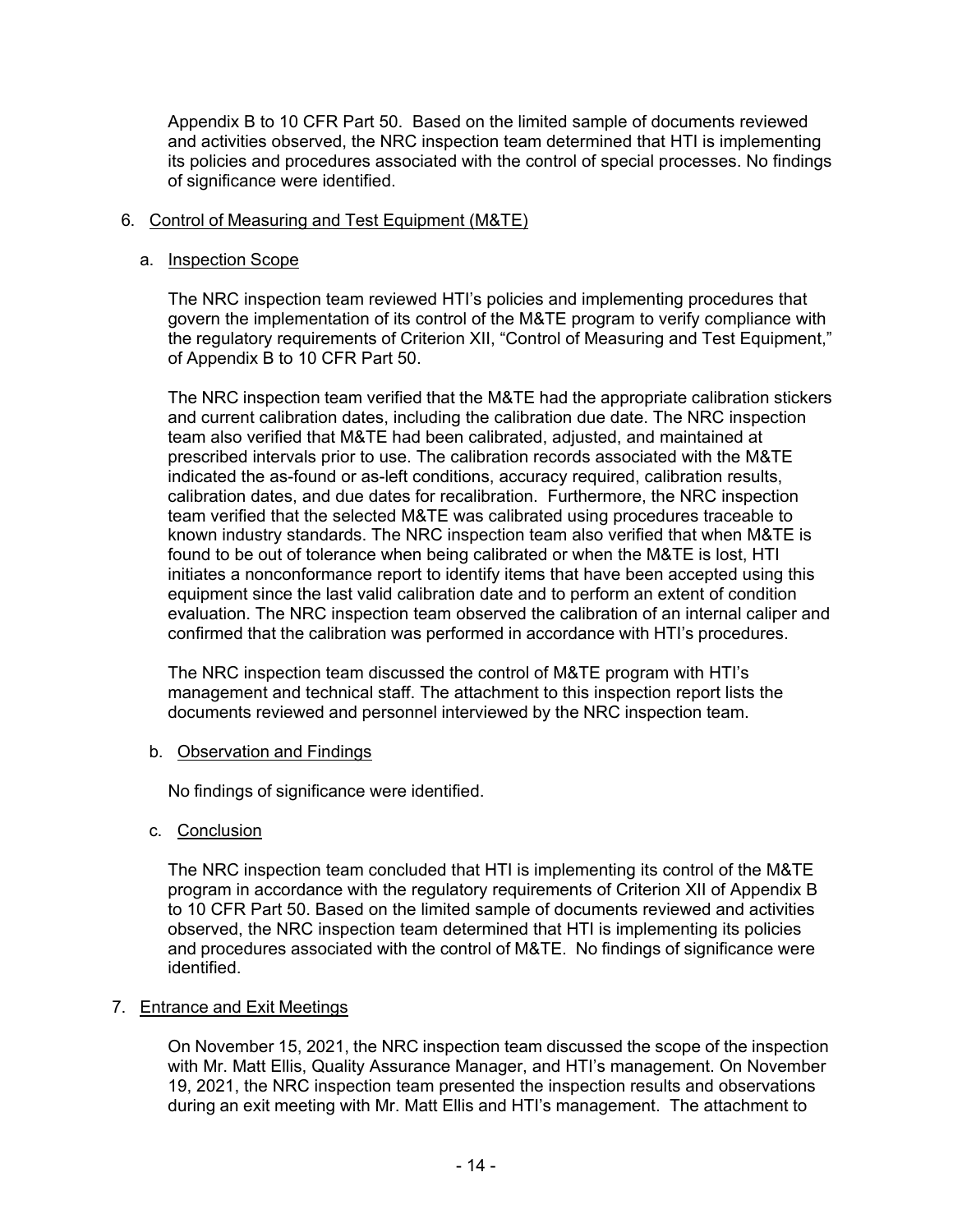this report lists the attendees of the entrance and exit meetings, as well as those individuals whom the NRC inspection team interviewed.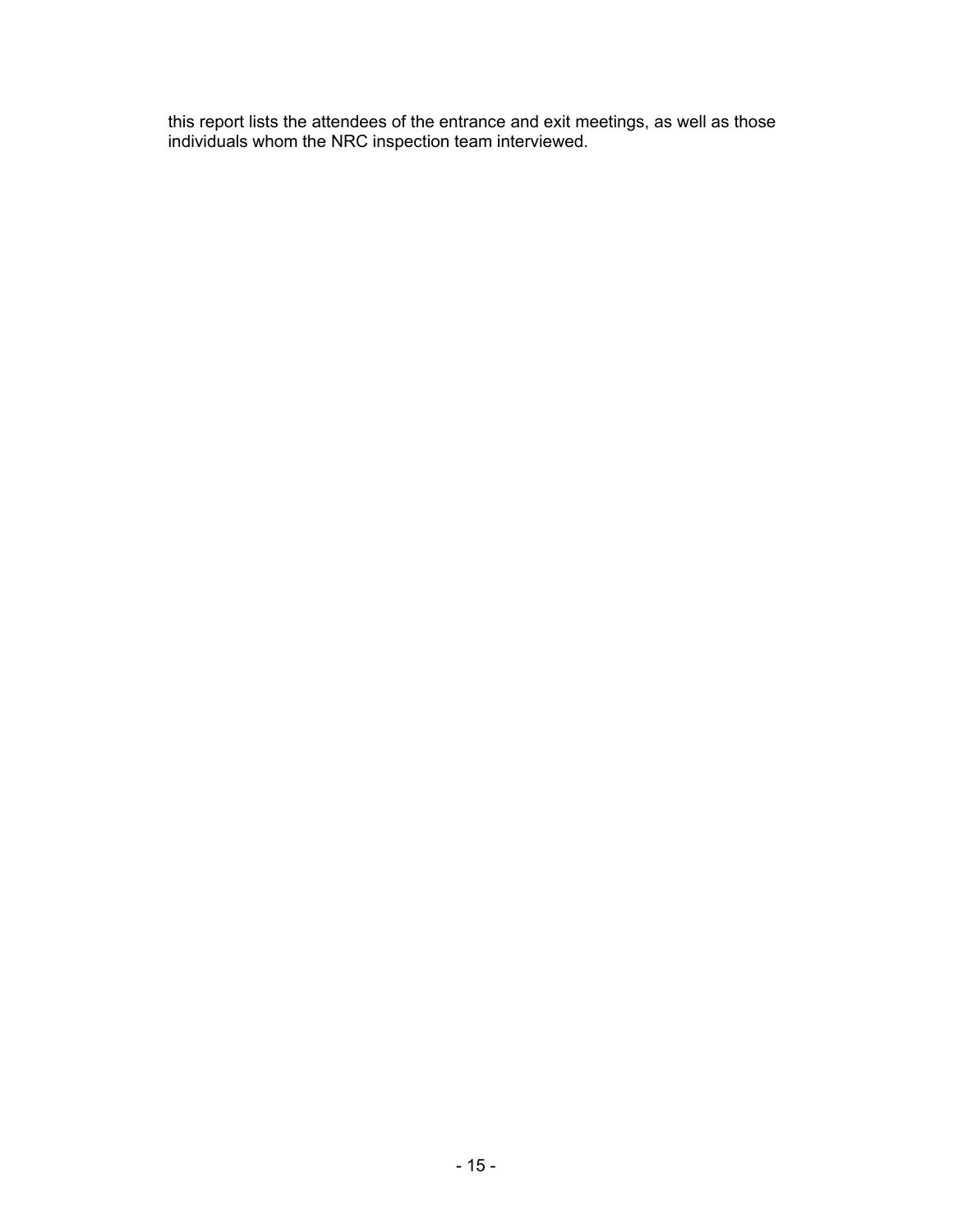# **ATTACHMENT**

# 1. Entrance/Exit Meeting Attendees and Persons Interviewed

| <b>Name</b>           | <b>Title</b>                                        | <b>Affiliation</b>                           | <b>Entrance</b>         | <b>Exit</b>             | <b>Interviewed</b> |
|-----------------------|-----------------------------------------------------|----------------------------------------------|-------------------------|-------------------------|--------------------|
| Aaron Armstrong       | <b>Inspection Team</b><br>Leader                    | <b>NRC</b>                                   | X                       | X                       |                    |
| Dong Park             | Inspector                                           | <b>NRC</b>                                   | $\overline{\mathsf{x}}$ | $\overline{\mathsf{x}}$ |                    |
| Andrea Keim           | Inspector                                           | <b>NRC</b>                                   | X                       | X                       |                    |
| <b>Yiu Law</b>        | Inspector                                           | <b>NRC</b>                                   | X                       | X                       |                    |
| Kerri Kavanagh        | <b>Branch Chief</b>                                 | <b>NRC</b>                                   |                         | X*                      |                    |
| <b>Camden DiMicco</b> | <b>Engineering Manager</b>                          | HTI                                          | X                       | X                       |                    |
| Anne Provencher       | <b>Quality Administrator</b>                        | HTI                                          | X                       | X                       |                    |
| <b>Tiffany Lee</b>    | <b>Quality Engineer</b>                             | HTI                                          | $\mathsf{X}$            | X                       |                    |
| <b>Matthew Ellis</b>  | <b>Quality Assurance</b><br>Manager                 | HTI                                          | $\mathsf{X}$            | X                       | X                  |
| Drew Van Norman       | <b>General Manger</b>                               | <b>HTI</b>                                   | $\mathsf{X}$            | X                       |                    |
| Benjamin Hardy        | President                                           | HTI                                          | X                       | X                       |                    |
| <b>Tom Parent</b>     | Vice President of HR &<br>ΙT                        | HTI                                          | X                       |                         |                    |
| Jeremy Francis        | <b>Director of Continuous</b><br>Improvement        | HTI                                          | $X^*$                   | $X^*$                   |                    |
| Nathan Howard         | <b>Operations Manager</b>                           | HTI                                          | $X^*$                   |                         |                    |
| Stephanie Fregeau     | Human Resources and<br><b>Business Support Lead</b> | HTI                                          | $X^*$                   |                         |                    |
| <b>Scott Riley</b>    | Service/Aftermarket<br>Value Stream Manager         | HTI                                          | $X^*$                   | $X^*$                   |                    |
| John Katon            | <b>Quality Control</b><br>Inspector                 | HTI                                          | $X^*$                   | $X^*$                   |                    |
| Paul Petty            | <b>Senior Quality Control</b><br>Inspector          | HTI                                          | $X^*$                   |                         | X                  |
| Shawn McCarthy        | <b>Quality Specialist</b>                           | HTI                                          | $X^*$                   | $X^*$                   |                    |
| Joseph Cogley         | <b>Supply Chain Manager</b>                         | HTI                                          | $X^*$                   | $X^*$                   |                    |
| Samuel Simpson        | <b>Materials Processor</b>                          | HTI                                          |                         |                         | X                  |
| <b>Miles Sweeney</b>  | Senior Welder                                       | HTI                                          |                         |                         | X                  |
| James Martin          | <b>Quality Engineer</b>                             | HTI                                          |                         | $X^*$                   |                    |
| <b>Robert Fleming</b> | <b>Principal Engineer</b>                           | HTI                                          |                         | $X^*$                   |                    |
| George Kevorkian      | <b>Quality Inspector</b>                            | Mistra<br><b>Services</b><br><b>Division</b> |                         |                         | X                  |

\* Via teleconference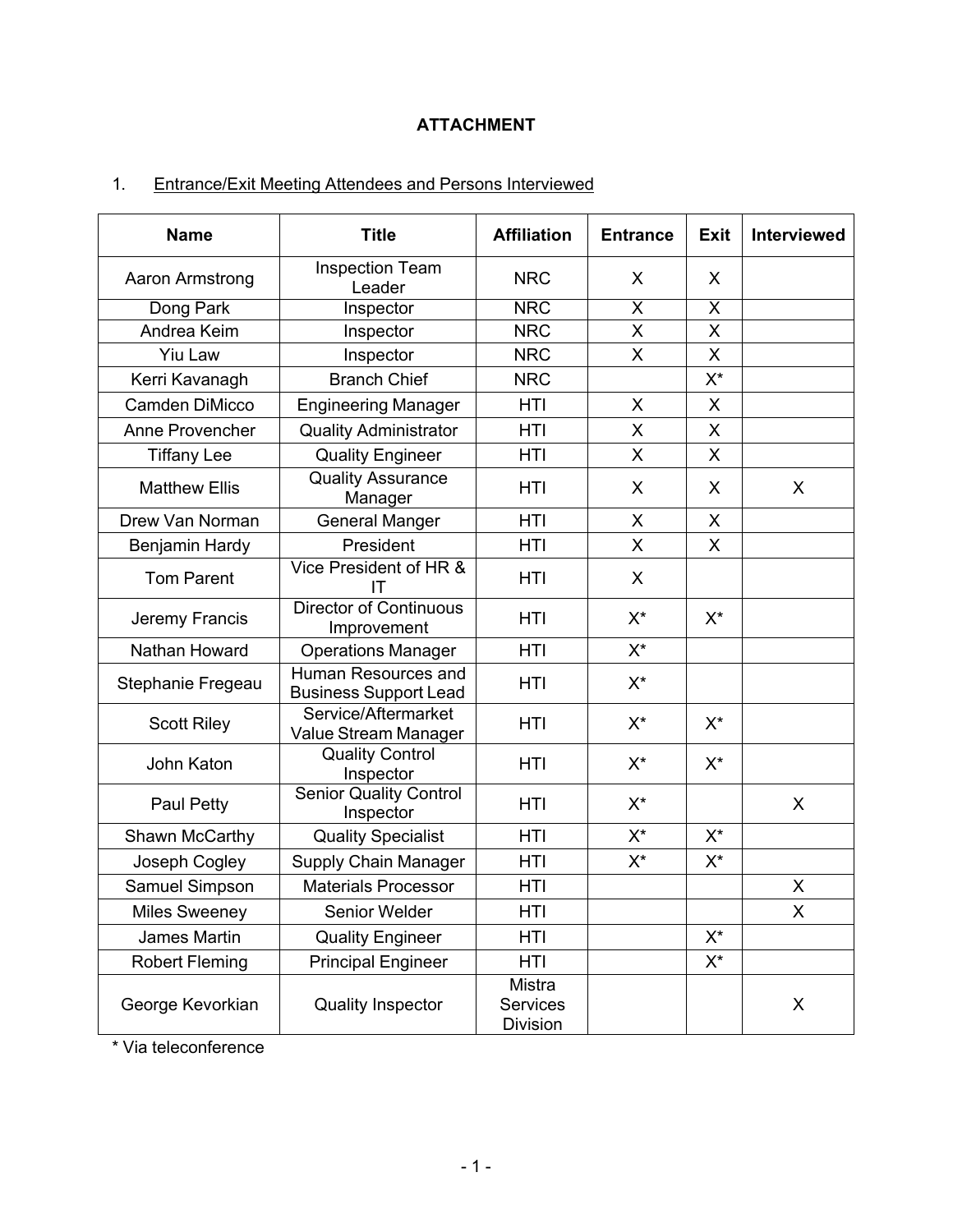# 2. INSPECTION PROCEDURES USED

- Inspection Procedure (IP) 36100, "Inspection of 10 CFR Part 21 and Programs for Reporting Defects and Noncompliance," dated May 16, 2019
- IP 43002, "Routine Inspections of Nuclear Vendors," dated January 27, 2017
- IP 43004, "Inspection of Commercial-Grade Dedication Programs," dated January 27, 2017

# 3. LIST OF ITEMS OPENED, CLOSED, AND DISCUSSED

| <b>Item Number</b>   | <b>Status</b> | Гуре       | <b>Description</b>   |
|----------------------|---------------|------------|----------------------|
| 99900345/2018-201-01 | Closed        | <b>NON</b> | Criterion VII        |
| 99900345/2018-201-02 | Closed        | <b>NON</b> | <b>Criterion IV</b>  |
| 99900345/2018-201-03 | Closed        | <b>NON</b> | <b>Criterion VII</b> |
| 99900345/2018-201-04 | Closed        | <b>NON</b> | <b>Criterion XII</b> |
| 99900345/2018-201-05 | Closed        | <b>NON</b> | <b>Criterion XVI</b> |

# 4. DOCUMENTS REVIEWED

# Policies and Procedures

- Hayward Tyler Quality Assurance Manual, Edition 7, dated September 13, 2021
- QIP-7, "Qualification and Certification of Liquid Penetrant Ultrasonic & Magnetic Particle Examination Personnel," Revision 12, dated June 26, 2020
- QIP-8, "Hydrostatic Pressure Test of Parts and Components," Revision 8, dated June 24, 2021
- QIP-10, "Control of Measuring and Test Equipment," Revision 10, dated July 2, 2019
- QIP-17, "Control and Disposition of Non-Conforming Items, Revision 14, dated November 15, 2021QIP-18, "Corrective and Preventative Action," Revision 8, dated January 7, 2020
- QIP-28, "Qualification of ASME Code Welders," Revision 4, dated June 21, 2019
- QIP-29, "Commercial Grade Survey," Rev. 5, dated May 5, 2017
- QIP-29, "Commercial Grade Survey," Rev. 6, dated June 27, 2019
- QIP-32.0, "Commercial Grade Dedication Program," Rev. 20, dated November 9, 2020
- QIP-32.1, "Commercial Grade Dedication of Parts and Components," dated Rev. B, July 22, 2019
- QIP-32.2, "Commercial Grade Dedication or Raw Material," Rev. B, dated July 22, 2019
- QIP-32.3, "Commercial Grade Dedication of Design Services," Rev. B, dated November 8, 2021
- QIP-32.4, "Commercial Grade Dedication of Calibration and Testing Services," Rev. F, dated August 26, 2021
- QIP-32.5, "Sampling Plans for Commercial Grade Dedication," Rev. B, dated November 8, 2021
- QIP-55, "Sampling Plans for Commercial Grade Dedication," Rev. B, dated September 11, 2021
- QAF-81, "Commercial Grade Checklist," Rev. 1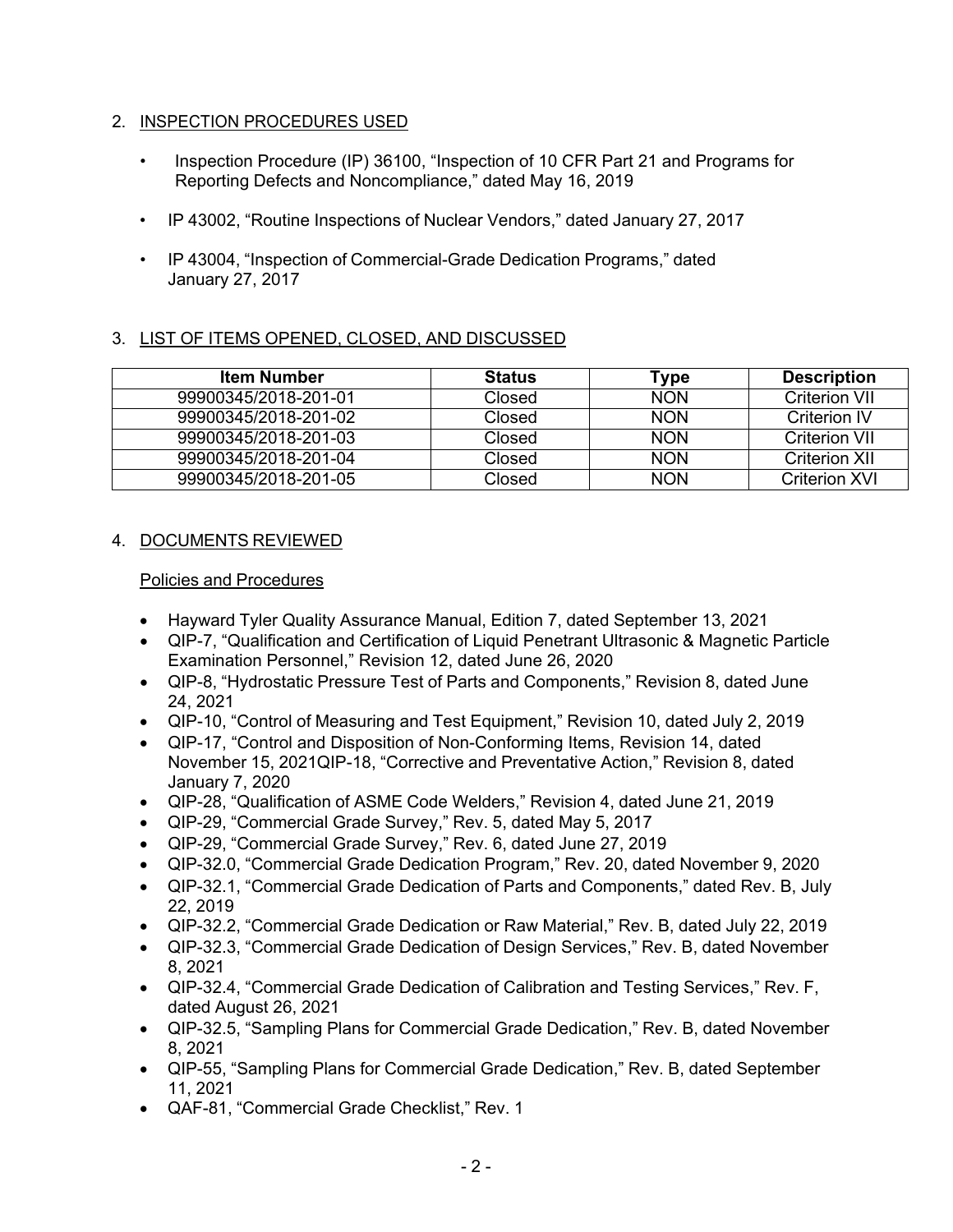- QAF-83, "Commercial Grade Survey Plan", Rev. 0
- QAF-84, "Commercial Grade Survey Review," Rev. 0
- 01-019-204, "Quality Assurance Requirements for Safety Related Items." Rev. C. January 19, 2021
- 01-019-409, "Quality Assurance Requirements for ASME Code Items," Rev. C, January 19, 2021
- QAS-9, "Reporting of Defects Per 10 CFR 21," Revision 4, dated October 19, 2017
- QAS-16, "Magnetic Particle Examination (Fluorescent)," Revision 4, dated September 14, 2020MFS-2, "Storage & Handling of Welding Electrodes," Revision 2, dated July 3, 2019
- MFI-3, "Hydrostatic Test Instructions," Revision 4, dated April 15, 2019
- ENS-11, "Preparation and NDE Requirements for Seal Welding of Pipe Threaded Connection to Pressure Boundary Components," Revision 4, dated November 16, 2017
- Welding Procedure Specification (WPS)-T8.8-1, "Gas Tungsten Arc Welding (GTAW) P8 to P8," Revision 4, dated March 11, 2020, qualified to ASME Section III and IX
- HTI nuclear job traveler for Job No. UG11156-2-1 for High Pressure Service Water discharge head assembly on HTI contract 11156, Class 1, ASME B&PV Code Section III dated November 15, 2021
- HTI nuclear job traveler for Job No. UG11156-1-8 for High Pressure Service Water lower column assembly on HTI contract 11156, Class 1, ASME B&PV Code Section III dated October 26, 2021

# Discrepant Material Reports/Corrective Action Report

- List of Corrective Action Reports (CARs) from 2018-2021
- CAR P1101, Survey Checklists, dated July 8, 2018
- CAR P1104, Commercial Grade Dedication, dated July 19, 2018
- CAR A1102, Requirements of 10 CFR Part 50, Appendix B, dated July 17, 2018
- CAR A1103, Incomplete Survey of Weld Wire Supplier, dated July 17, 2018
- CAR A1106, Contract Requirements on Cobalt Content on Whetted Parts, dated July 18, 2019
- CAR A1107, Practices for SMAW Weld Rod," dated July 19, 2018
- CAR P1111, Part No: HTS 21-001 (Dead Weight Tester Ashcroft 1305-B), dated July 19, 2018
- CAR A1117, Order Review and Quality Requirement Translation, dated August 16, 2019
- CAR P1127, Testing of Piping, dated September 15, 2020
- CAR A1109, M&TE and measurements, dated August 14, 2019
- CAR P1131, Rework performed prior to authorization, dated September 7, 2021
- CAR A1127, Calibration issue, dated September 22, 2021
- CAR P1124, Pipe schedule error, dated March 26, 2020
- Discrepant Material Report (DMR) Binders for 2019, 2020 and 2021
- DMR 0109, Verification of weld wire, dated July 17, 2018
- DMR 0112, Item: HTS 21-001, dated September 18, 2018
- DMR 14786, Diffuser Casting porosity, dated December 23, 2020
- DMR 14792, Upper Column Assembly, dated December 29, 2020
- DMR 14807, Upper Column Fabrication, dated January 7, 2021
- DMR 15345, Socket head set screw markings, dated July 23, 2021
- DMR 15392, Surface finish and length of spigot flange face, dated August 17, 2021
- DMR 15527, Column Assembly, Lower, Item 01-305-021-001-S0000, dated October 22,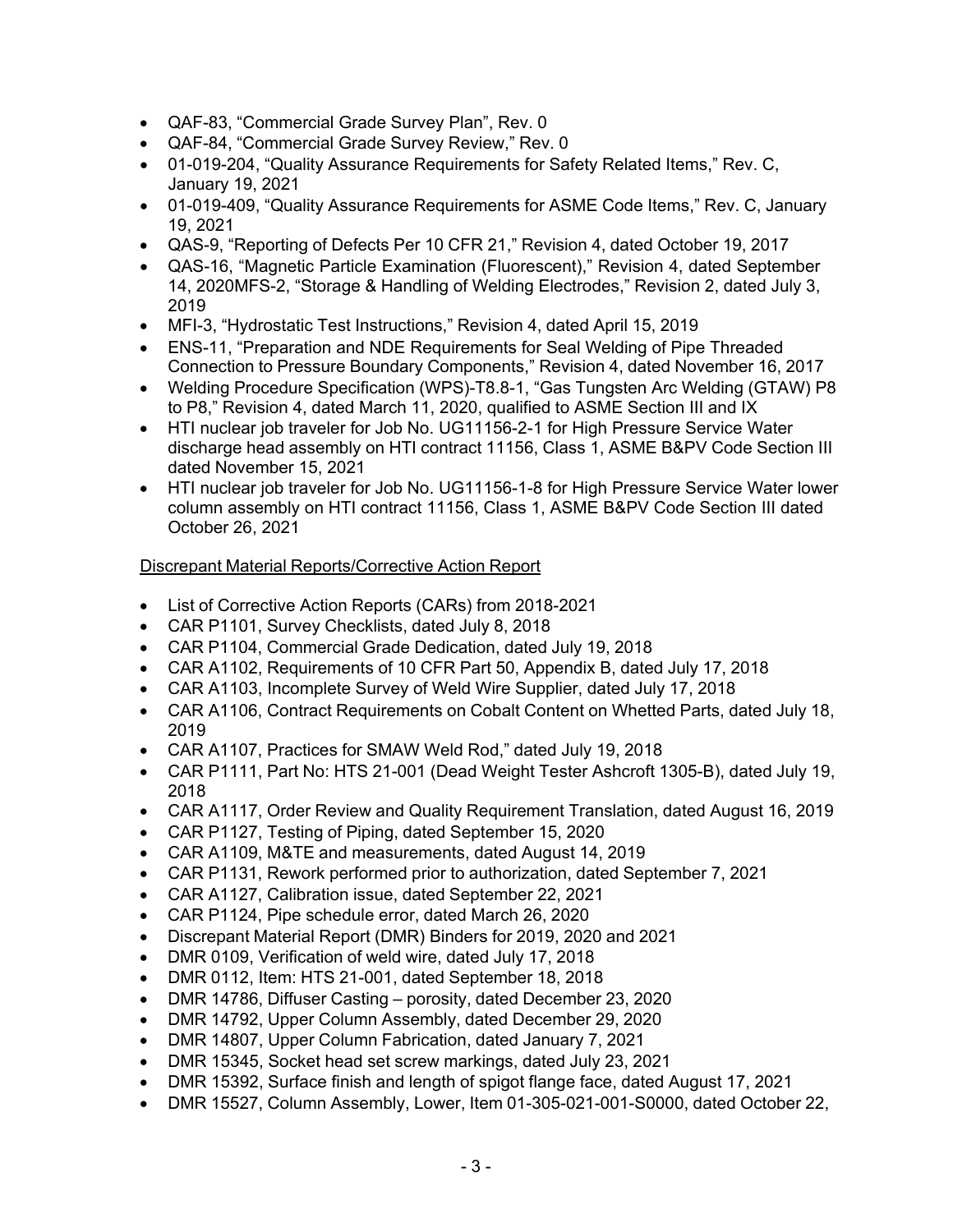2021

- DMR 15556, issued for Rework Other Per DMR #15531, Discharge Head Fabrication, 01-305-021-001-S0000, dated November 15, 2021
- Supplier Non-Conformance Report (SNCR) 4500453041-SNCR 01, date April 3, 2018
- SNCR 4500453041-SNCR 02, dated April 5, 2018
- SNCR 4500453041-SNCR 03, dated April 5, 2019
- SNCR 4500453041-SNCR 06, dated April 13, 2018
- SNCR 4500453041-SNCR 010, dated June 20, 2018

# Procurement Documents

- Purchase Order (PO) 148765 for calibration services, Revision 0, dated July 30, 2018
- PO 148730 for calibration services, Revision 0, dated July 25, 2018
- PO 156765 for calibration services of HTS-71-366, dated October 25, 2021
- PO 00688189 for Pump Assembly, Water, HPSW, dated February 19, 2021
- PO 130271 for Containers, dated December 10, 2012
- PO 132083 for Stick and Tig, dated July 18, 2013
- PO 155133 for Stud, dated February 11, 2021
- PO 156096 for Tee, dated July 7, 2021
- PO 154608 for Unfinished Coupling, dated November 19, 2020
- PO 153985 for Cent. Cstg, dated August 20, 2020
- PO 154805 for Key, Line Shaft Coupling, dated December 28, 2020
- PO 154049 for Pipe, dated September 1, 2020
- PO 156940 for Material testing services, dated November 11, 2021
- PO 156941 for Bar, Pimp Shaft, ASTM A564, dated November 11 2021
- PO 4500453041, Diffuser is item 1402 on HTI: 01-600-074, November 02, 2017
- •

# Measuring and Testing Equipment (M&TE) Records

- Certificate of Calibration No. 95902, dated September 29, 2021, for HTI part No. HTS-71-366 Gauss Meter Model No. 25-5 Serial No. 71-366
- Certificate of Calibration No. 0011112691 for HTI HTS 21-001
- 5000 psi, HTS 21-038, Calibrated by ACC on November 12, 2021, next cal due: 2 weeks
- HTI HTS 01-052B, Calibrated by PP on December 26, 2019, next cal due: December 26, 2021
- HTI HTS 01-053, Calibrated by PP on February 18, 2020, next cal due: February 18, 2022
- Caliper HTS 12-152, Calibrated by PP on November 16, 2021, next cal due: November 16, 2022

# Commercial-Grade Surveys (CGD)/Audit Reports

- CGD-10518-001, CGD Plan for Aluminum Bronze Weld Wire used on HTI Contract 10518, Rev. B dated October 7, 2019
- CGD-11156-005, CGD Package for Couplings Coating Service, PO 154079 dated May 14, 2021
- CGD-11156-017, CGD Package for Split Rings, PO 154781 dated Dec 18, 2020
- CGD-11156-018, CGD Package for Shaft Sleeve and Column Bearing, PO 156524,